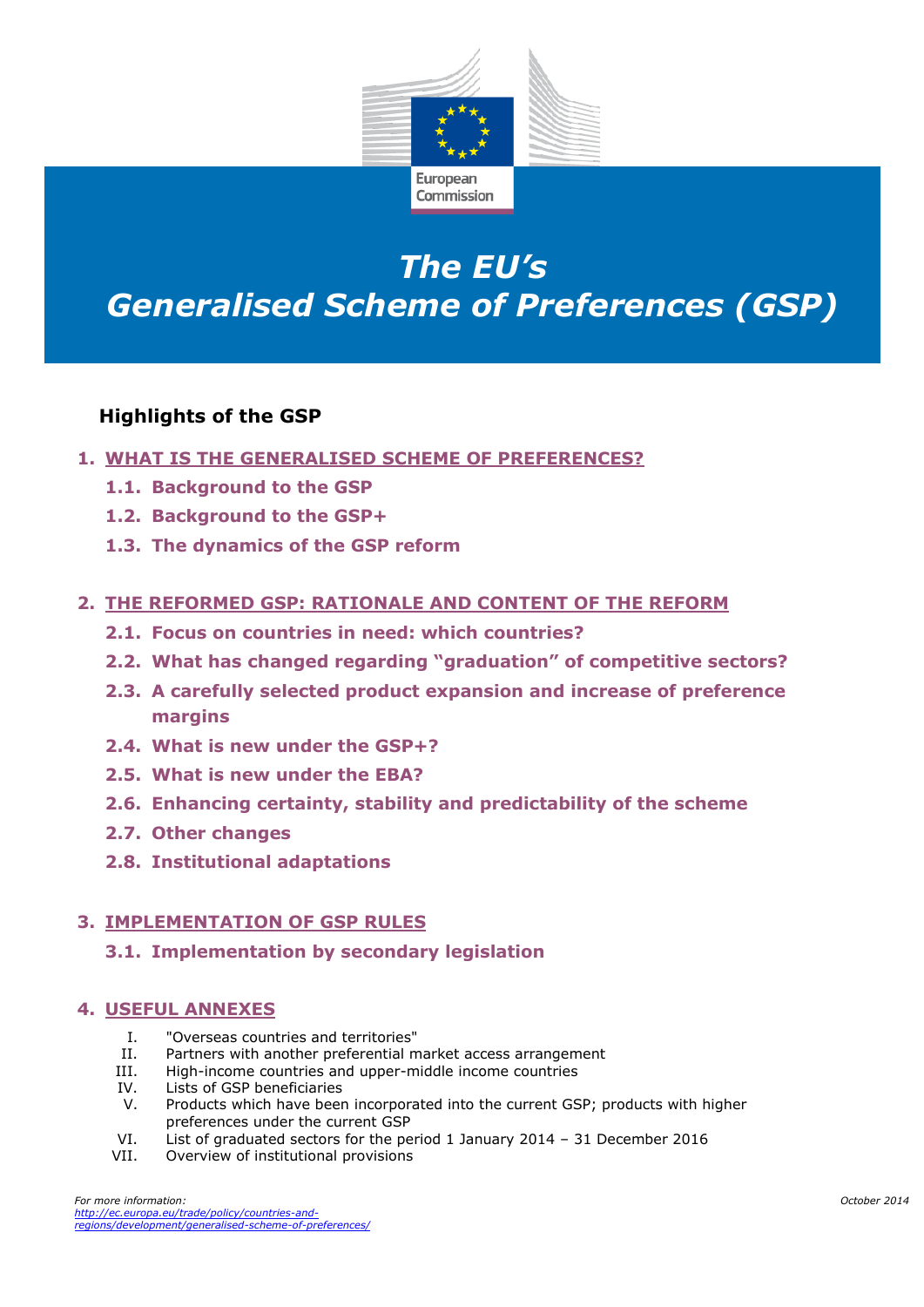**DISCLAIMER: This info pack is not a legal text and has been prepared exclusively for information purposes. This should not be used by any party as a basis for any decisions with legal implications. The exclusive legal basis for the GSP is Regulation (EU) No 978/2012 of the European Parliament and of the Council.** 

# **1. What is the Generalised Scheme of Preferences?**

#### **1.1 Background to the GSP**

The EU's Generalised Scheme of Preferences (GSP), created following UNCTAD recommendations in 1971, helps developing countries (DC) by making it easier for them to export their products to the European Union. This is done in the form of reduced tariffs for their goods when entering the EU market. Through the **additional export revenue** which is generated, the GSP fosters **growth in their income and supports economic growth and job creation**.

The GSP is a specific instrument focussing on a single dimension only: tariff preferences for trade in goods. It does not have the ambition or the possibility to tackle other problems faced by developing countries. Only a much broader policy mix can address those complex issues.

The GSP is subject to WTO law, in particular to the GATT and the so-called "Enabling Clause" which allows for an exception to the WTO "Most-Favoured Nation" (MFN) principle (i.e. equal treatment should be accorded to all WTO Members).

As the **needs of developing countries vary widely**, a differentiated approach has been taken in the GSP, providing a sliding scale of preferences according to different needs:

(1) **General/standard arrangement - duty reductions** for ca. 66% of all EU tariff lines for **beneficiaries in general**. Currently, 34 countries and territories enjoy these reductions.

(2) Special Incentive Arrangement for Sustainable Development and Good Governance, or "**GSP+**" - **zero duties** for essentially the same 66% tariff lines for countries which ratify and effectively implement core international human rights,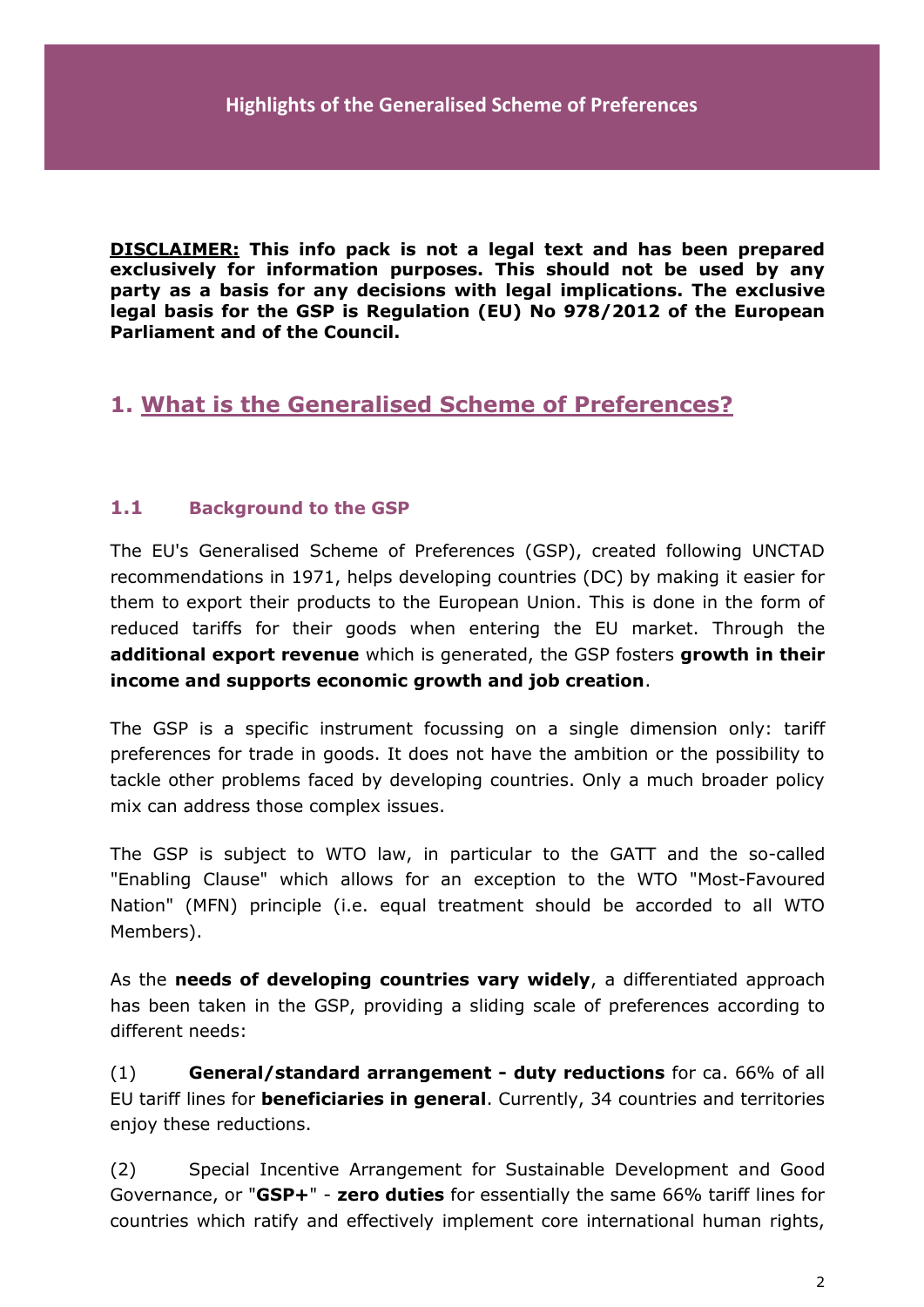### **Highlights of the Generalised Scheme of Preferences**

labour rights and other sustainable development and good governance conventions. Currently, there are 13 beneficiaries.

(3) Everything But Arms, or "**EBA**" special arrangement for the Least-Developed Countries (**LDCs**) **- full duty-free, quota-free** access for all products except arms and ammunition. Currently, there are 49 beneficiaries.

The GSP undergoes regular reviews to take account of evolutions in international trade patterns, whilst remaining within a stable and predictable framework.

The current scheme was established by Regulation (EU) No 978/2012, preferences under which started to apply on 1 January 2014 and will be effective for 10 years. This Regulation replaced Council Regulation (EC) No 732/2008, whose application was extended by Regulation (EU) No 512/2011.

#### **Some terminology**

There are three different terms to describe imports under the scheme. The first is "**covered**" imports. These are those which can theoretically obtain preferences. But some products are graduated from the scheme or preferences are temporarily withdrawn so certain goods from certain beneficiary countries are not eligible for preferences. If excluded products are subtracted from the "covered" imports, "**eligible**" imports are obtained. Finally, sometimes economic operators may choose not to make use of the preferences at hand: "**preferential**" imports are those goods to which the EU customs actually accorded preferences, because the economic operators fulfilled the applicable procedure requirements.

#### **1.2 Background to the GSP+**

The philosophy of the GSP+ is that of an incentive based mechanism. It fosters the achievement of its goals by offering the "carrot" of preferences, which it provides when the relevant conventions are ratified and effectively implemented. Thereafter, preferences are used as a lever to ensure that implementation (i) does not deteriorate and (ii) improves over time. A regular dialogue with beneficiaries provides the necessary follow-up, which includes temporary withdrawal mechanisms. This approach of progressive improvement is considered the most appropriate given that the changes that need to take place to fully implement the conventions are of a complex, structural nature and involve high economic costs. Thus, they will not happen overnight, and need to be accompanied of support over longer periods.

The GSP+ currently covers 13 beneficiaries: Armenia, Bolivia, Cape Verde, Costa Rica, Ecuador, El Salvador, Georgia, Guatemala, Mongolia, Pakistan, Panama, Paraguay and Peru.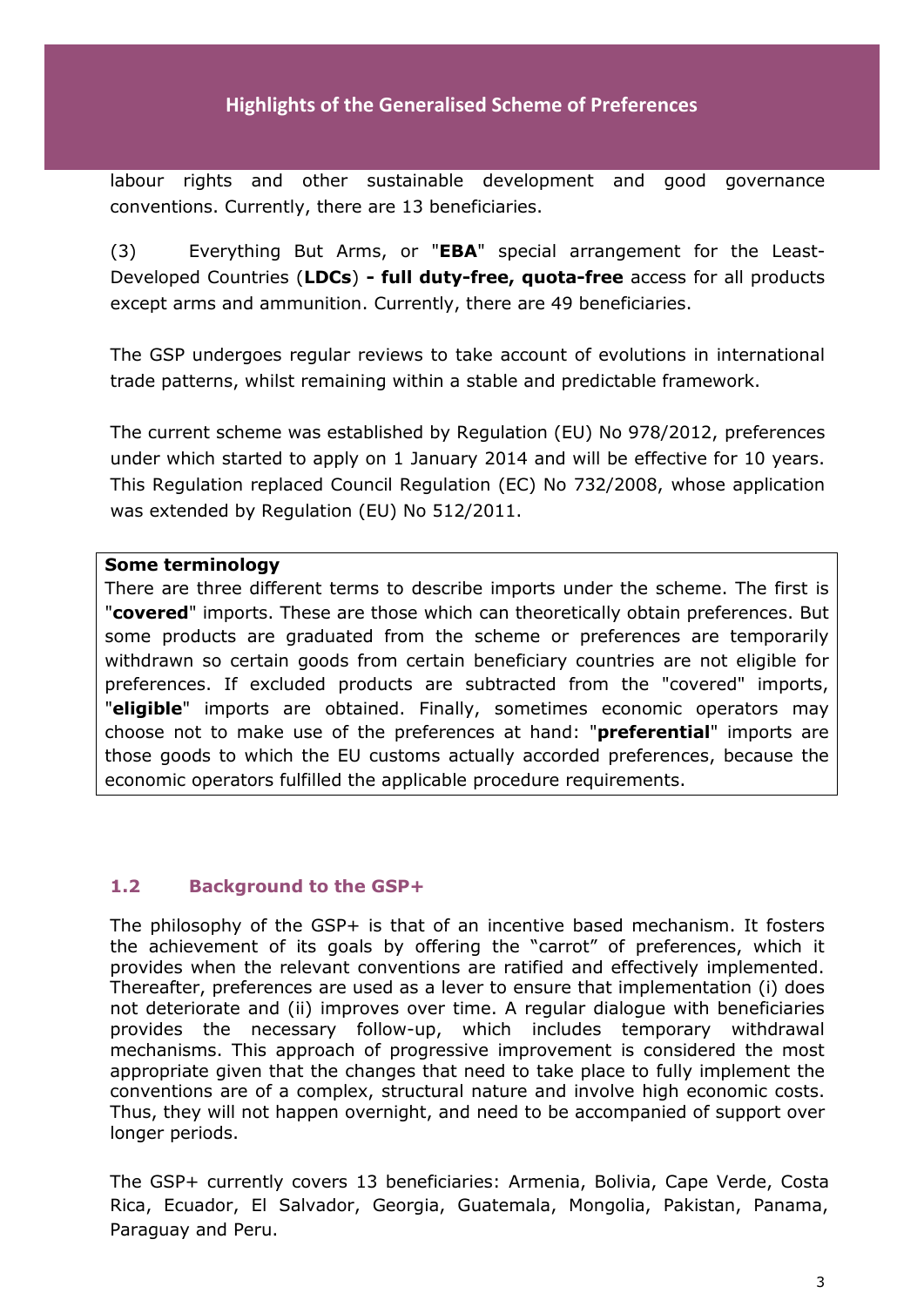In order to qualify for the GSP+, a country must meet the following **criteria**:

(1) must be considered 'vulnerable<sup>1</sup>.' A vulnerable country means a country:

- which is not classified by the World Bank as a high-income or upper-middle income country during three consecutive years (in other words, is a beneficiary of the standard GSP);
- whose imports into the EU are heavily concentrated in a few products (the 7 largest sections of its GSP-covered imports into the EU represent more than 75% in value of its total GSP-covered imports);
- and with a low level of imports into the EU (its GSP-covered imports into the EU represent less than 2% in value of the EU's total GSP-covered imports from all GSP beneficiaries).

(2) must have ratified the 27 core international conventions in the fields of human and labour right, the environment and good governance listed in Annex VIII to the GSP Regulation and the monitoring bodies under these conventions must not identify a serious failure to its effective implementation of any of these conventions.

(3) must give the following binding undertakings:

- to maintain the ratification of these 27 conventions and to ensure their effective implementation,
- to accept without reservation reporting requirements and monitoring imposed by those conventions,
- to accept and cooperate with the EU monitoring procedure.

Once a country qualifies for the GSP+, it has to duly comply with its binding undertakings. Its performance in this regard is subject to an enhanced monitoring mechanism by the EU side.

#### **1.3 The dynamics of the GSP reform**

 $\overline{a}$ 

The Generalised Scheme of Preferences is born out of three factors.

- First, there is a wide agreement that international trade is essential for development, as it can generate significant revenue and economic activity.
- Second, certain countries face difficulties to integrate fully into the international trading system, and require preferences to partake in the benefits of international trade.

<sup>1</sup> For a list of all countries deemed vulnerable hence eligible to apply for the GSP+ see the Information Notice for countries which may request to be granted GSP+ published in the EU *Official Journal* on 21 February 2013 and available at http://trade.ec.europa.eu/doclib/docs/2012/november/tradoc\_150043.pdf.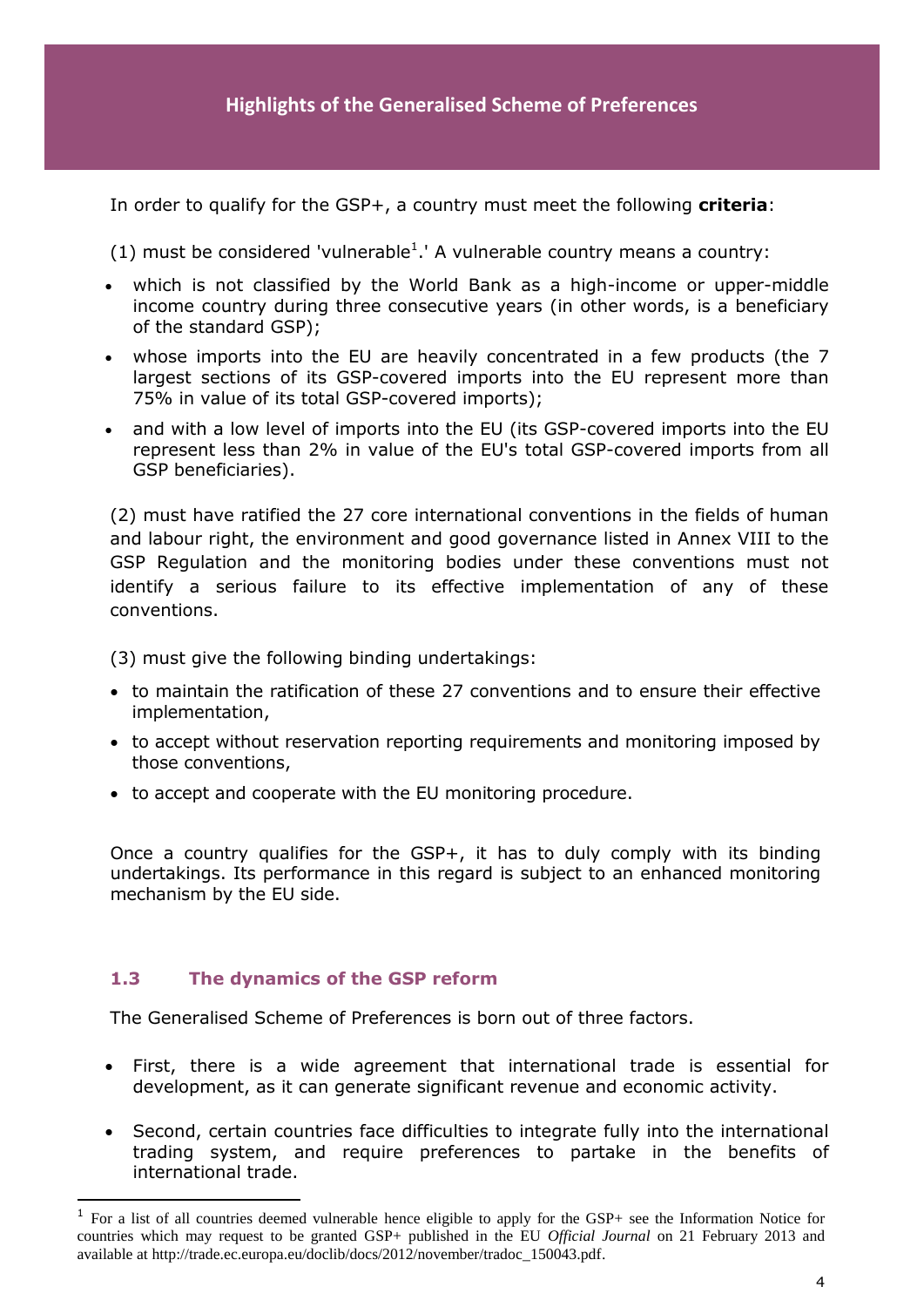#### **Highlights of the Generalised Scheme of Preferences**

 Third, development will only be sustainable in the long run if an economy can also rely on industrial production rather than primarily on commodities—in other words if it is sufficiently diversified. Preferences should thus foster exports of industrial products.

Development and poverty reduction are complex goals, which necessitate myriad building blocks to be realised. The GSP scheme is one of those many blocks. While, on its own, the scheme will not reduce poverty, it can help developing countries boost exports and develop new industries  $-$  a factor which, in an adequate political and economic context, can contribute significantly towards development and poverty reduction. This explains why the EU was the pioneer in the introduction of a GSP scheme in 1971, and why it has remained an important policy tool, whose objective is the expansion of exports to the EU by developing countries in accordance with their needs.

In a changing world, the EU's scheme has had to adapt. In particular, the last two decades has seen a move towards greater differentiation amongst beneficiary countries in terms of development, trade and financial needs. Consequently, they require also different patterns of preferences. Particularly, the poorest countries - LDCs - have been provided with full duty-free, quota-free access to the EU through the Everything But Arms ("EBA") initiative (introduced in 2005). Moreover, highincome and upper-middle income developing countries no longer need the EU's unilateral support to penetrate its market and keep a solid presence therein hence they were deferred the GSP preferences (approach introduced by the current scheme).

Also, since 2005, the scheme has taken up a new role: to provide incentives to those vulnerable countries committed to promote sustainable development and good governance. Such countries are granted additional preferences *via* the socalled "GSP+" arrangement. This objective is intended to complement the overall goal to help those most in need to boost exports.

In 2013, almost €93 billion of imports received GSP preferences – more than €74 billion of imports from countries under the general arrangement, around  $\epsilon$ 4,5 billion of imports from GSP+ beneficiaries and more than €14 billion of imports from EBA countries.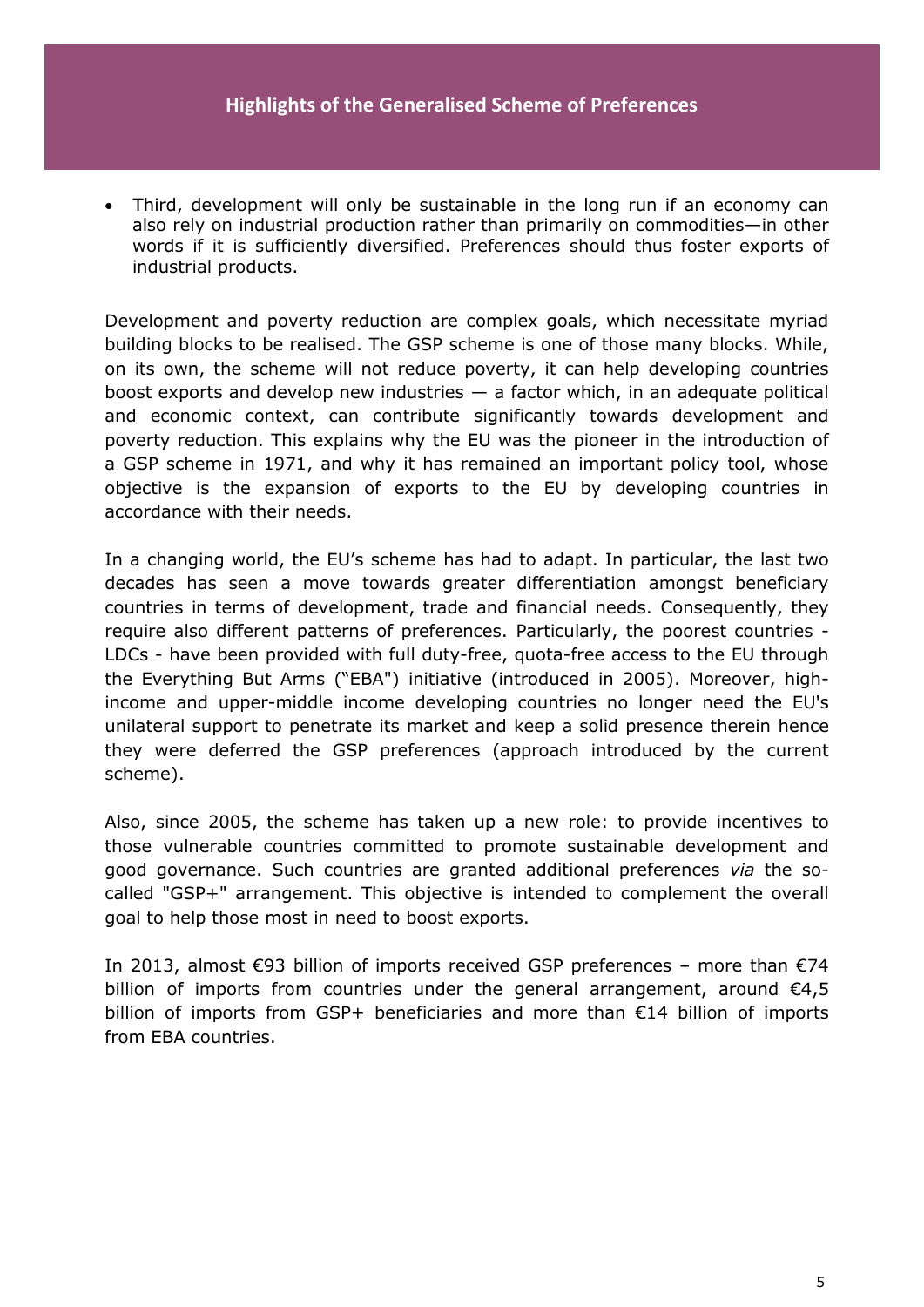# **2. THE REFORMED GSP: RATIONALE AND CONTENT OF THE REFORM**

A powerful institutional reason to change the instrument was the entry into force of the **Lisbon Treaty**. This required a redesign of the GSP Regulation to reflect the new institutional environment, with the reinforced **role of the European Parliament in trade policy**.

From a substantive point of view, the European Commission engaged in a midterm review of the instrument. Extensive preparatory analysis (independent studies and the Commission's own Impact Assessment) and a broad public consultation showed that, while it had been successful in achieving its objectives, the EU **GSP was no longer adapted to the current global landscape**. To remain relevant and efficient, the GSP has been reformed along the following main lines:

#### *1. Better focus on those countries most in need*

The last decade has seen the emergence of more advanced developing countries, which are now competitive on a global scale. The EU was providing preferences to many such countries and sectors which no longer needed them: the more advanced economies had successfully integrated in world trade.

On the other hand, many poorer countries are lagging behind. They are affected by competition from the more advanced developing countries which often export very similar products.

Previously, the GSP preferences increased the competitive advantage of more advanced developing countries at the cost of exports from the LDCs and other poor economies. In fact, 40% of preferential exports were absorbed by the more advanced countries. This goes some way to explain the disappointing performance of the poorest.

Hence the need to concentrate preferences on those that most need them: lowincome and lower-middle income countries.

This need is the more urgent as tariffs continue to drop as a result of multilateral and bilateral trade liberalisation. With tariff levels falling, preferences also diminish — a process called "preference erosion". The more advanced countries can compete effectively with low or no preferences but the poorer, if they are to successfully join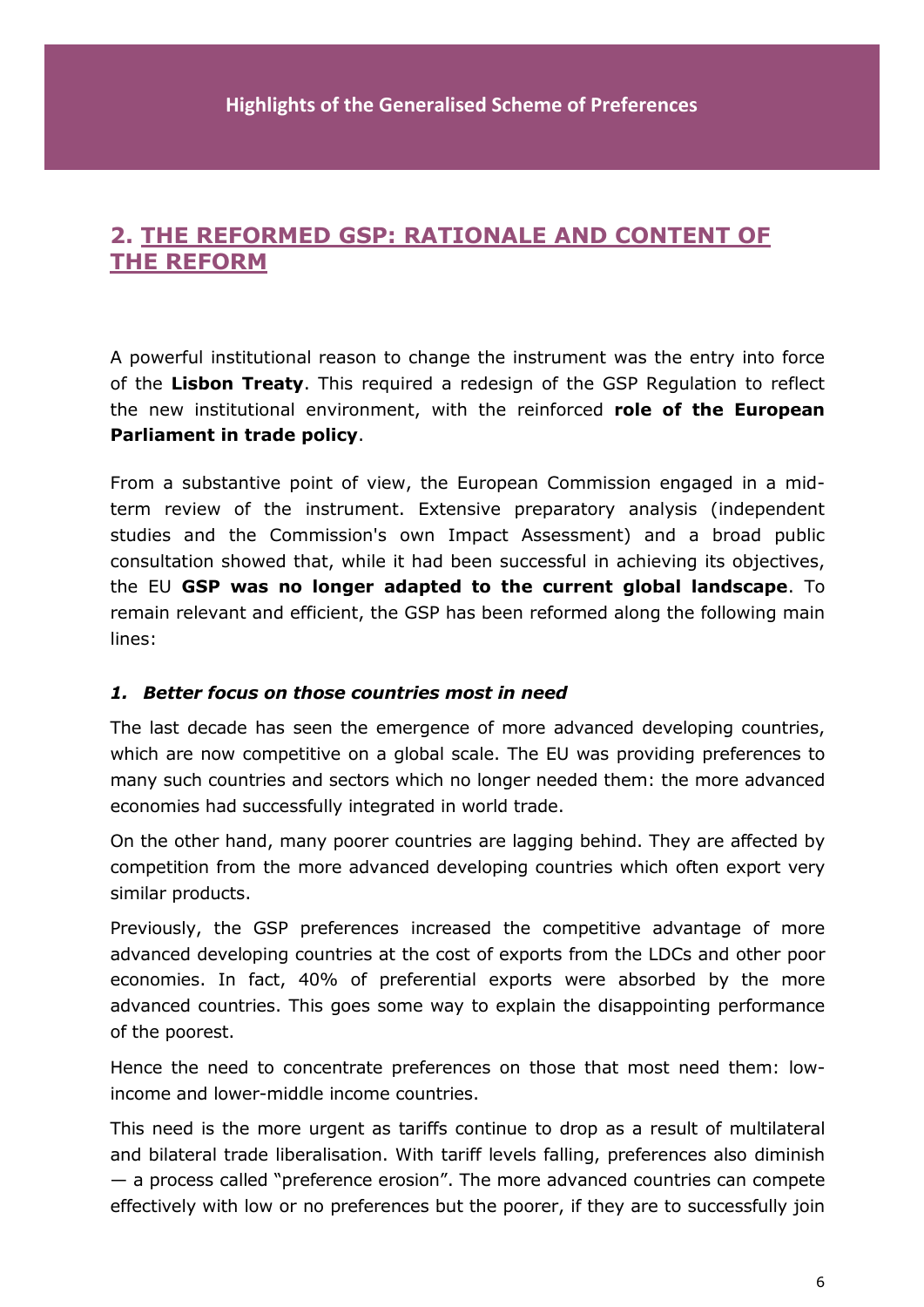the path of export-led growth and development, need to exploit the diminishing preferences to the full. The clock is ticking.

# *2. Further promote core principles of sustainable development and good governance*

The previous GSP+ arrangement, which provided additional preferences to countries which ratified and implemented a number of core international conventions on human and labour rights, the environment and good governance, had a positive impact on the ratification of such conventions. However, the impact on their effective implementation was less evident. Hence the arrangement has been enhanced to provide stronger incentives for additional countries to sign up to and effectively implement the relevant international conventions.

#### *3. Enhance legal certainty, stability and predictability of the scheme*

The success of the GSP regime depends on the ease with which exporters and importers can use its preferences. The EU has ensured that the revised scheme is sufficiently stable and predictable for economic operators.

### **2.1 Focus on need: which countries?**

The current GSP focuses **preferences exclusively on those countries that do need them**. The number of GSP beneficiaries has been reduced **from 177 to 88 compared to the previous scheme**.

# *The following groups of countries and territories no longer benefit from the GSP preferential treatment:*

I. **33 overseas countries and territories** ("OCTs", listed in Annex I), mainly those linked to the EU but also some US, Australian and New Zealand territories.

The US, Australia or New Zealand are developed countries and therefore do not have the same needs as developing countries. As to the EU territories, they have their own preferential market access arrangement with the EU. Consequently, the GSP exports to the EU by these countries and territories were marginal (if at all) and the option of utilising the GSP mostly risked creating confusion for economic operators.

These territories have ceased to be eligible for the GSP.

Due to their minimal use of the scheme in the past, the impact of the **reform is expected to be neutral for them**.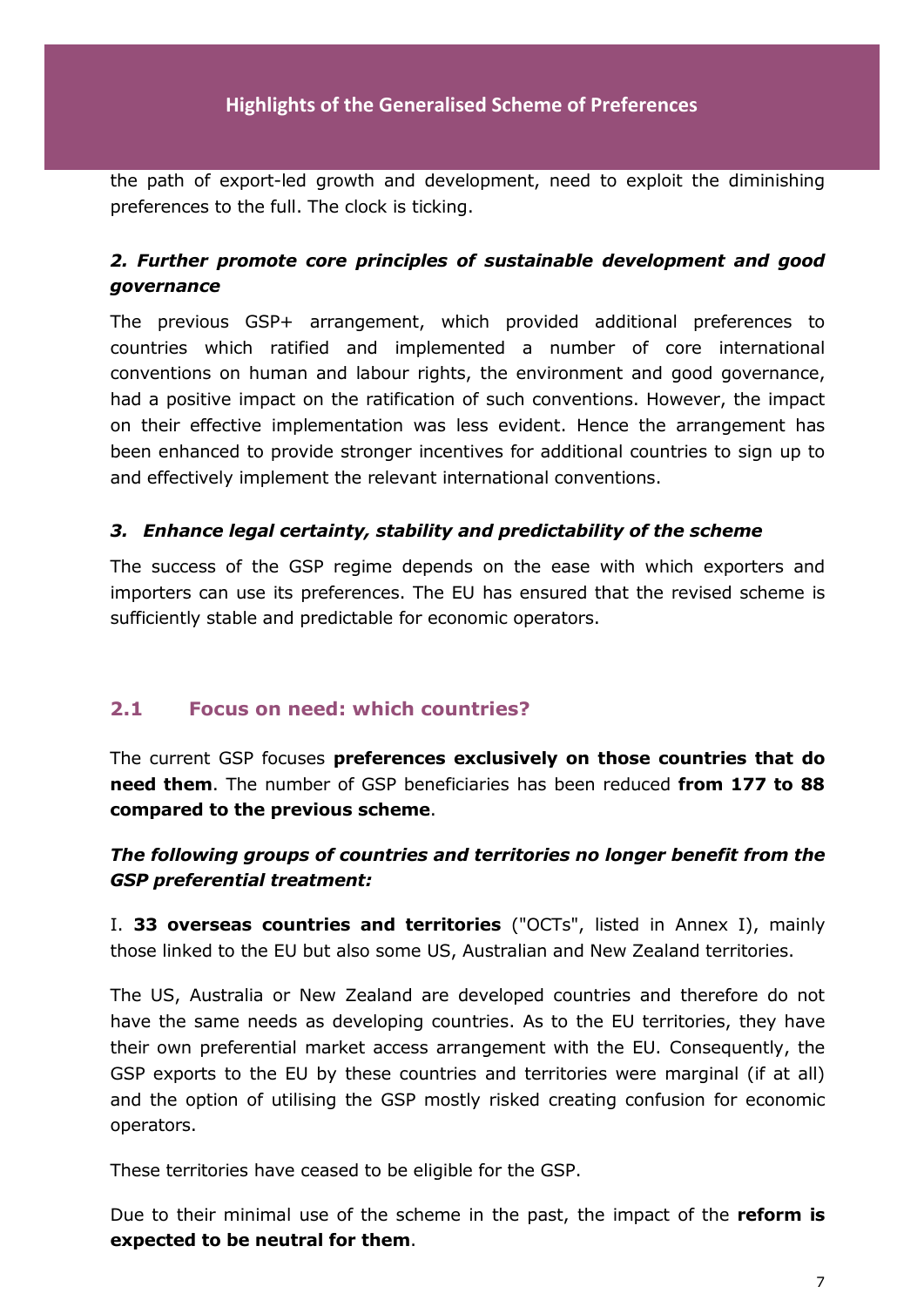#### II. 26 **countries with other preferential market access arrangements** (listed in Annex II).

Each of these countries enjoys another preferential trade arrangement with the EU which provides substantially equivalent (or better) coverage as compared to the GSP. This includes countries with a Free Trade Agreement (such as "Euromed" or "Cariforum" FTAs) or with an autonomous preferential arrangement (such as the special regimes for respectively Moldova and Kosovo).

These countries remain "eligible" for the GSP but have ceased to receive the preferences (they are not "beneficiaries") — this nuance is important as **they could come back into the "beneficiary" list if the preferential market arrangement was terminated**.

Again, the use of the GSP was marginal if at all by these countries. This is why in general these countries are **not expected to suffer any negative impacts** due to the GSP reform — in fact, **some are benefiting** from new export opportunities as several of their competitors have ceased to receive the GSP preferences (see next paragraph).

#### **III. High and upper-middle income countries**

While the first two sets of countries above have in general moved to other preferences, this group of countries has lost GSP beneficiary status because their needs are no longer comparable to those of poorer developing countries. These more advanced economies no longer need preferences to export; in fact, providing preferences to them was increasing the competitive pressure on exports from LDCs and other poor countries.

Largely thanks to their exporting prowess, some of these countries have grown so significantly that their per capita income levels are similar or higher than the incomes of certain developed countries. In terms of the World Bank per capita income classification, which is an objective and internationally recognised indicator, they have become high or upper-middle income economies**.** They **clearly no longer need unilateral preferences such as the GSP to successfully trade with the rest of the world** — and they have the resources to tackle more complex development problems such as income distribution, which require adequate internal policies.

Countries which have been listed in the World Bank classification as **high or upper-middle income economies during the most recent three years**, based on Gross National Income (GNI) per capita, continue to be eligible for the GSP but have ceased to be beneficiaries. This includes 7 high-income countries and 1 territory and 14 upper-middle income countries (listed in Annex III)**.**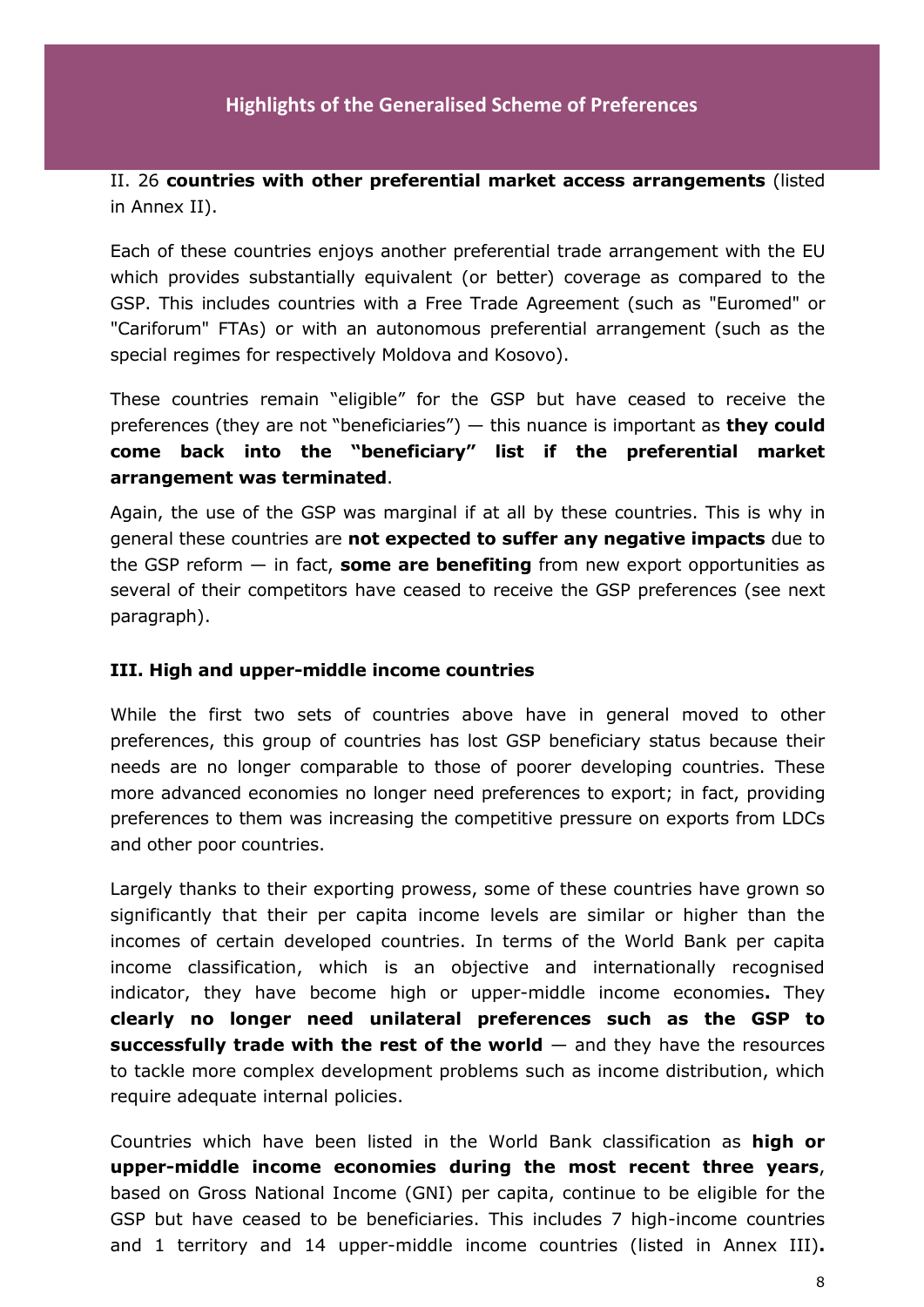Negative **impacts** on these countries' exports are typically expected to be **marginal** (total exports fall by less than 1%).

#### *Why are negative effects on these countries so small?*

- The first reason is that for more advanced developing countries, exports under the GSP were not necessarily a significant proportion out of their total exports to the EU (the average was 8%).

- The second is that the margins of preference provided by the EU GSP are relatively low, given the EU's already low normal (MFN) tariff levels.

A key point is that even **marginal drops in exports by the more advanced**, bigger economies can potentially **provide significant opportunities for the poorest**, whose exports are very small in comparison. To give an idea of the order or magnitude, a drop of 1% in, say, Brazilian exports, is equivalent to more than 16 times Burkina Faso's total exports to the EU.

These countries remain "eligible", but are no longer "beneficiaries" of the GSP scheme. This means that in case their situation changed (if they are no longer classified as high or middle-upper income economies) they would **become beneficiaries of the scheme again**.

The list of beneficiaries of the current GSP (sub-divided per the three arrangements) is provided under Annex IV.

# **2.2. What has changed regarding "graduation" of competitive sectors?**

Some developing countries still have a low per capita income but have extremely successful export sectors for many industries. These industries (e.g., textiles, chemicals, leather products) are competitive worldwide at the highest level. They also do not need preferences to successfully penetrate world markets. Therefore, the EU's GSP scheme withdraws preferences to such sectors on the basis of a socalled "graduation" mechanism.

Graduation means that imports of particular groups of products originating in a given GSP beneficiary country lose GSP preferences while imports of the other groups of products from that country keep the preferential treatment. Graduation concerns imports that are competitive on the EU market and so no longer need the GSP to penetrate it and keep a solid presence therein.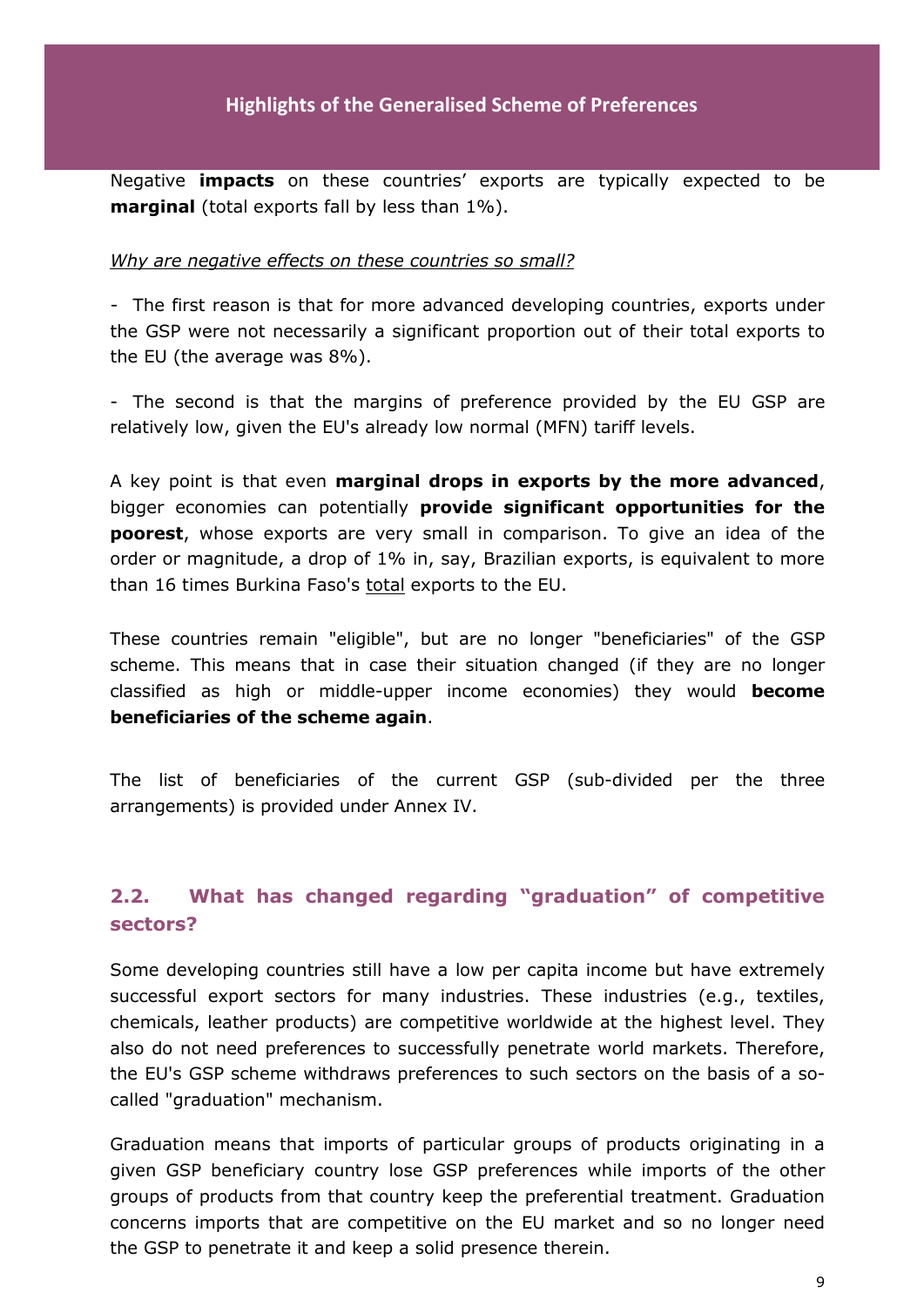The current GSP **maintains the core principles** behind graduation but **adjusts three elements from the previous scheme**:

- **Product sections used for graduation are expanded** from 21 to 32. This ensures that graduation is **more objective**, as the products in the categories are more homogenous. This avoids that graduation "overshoots", removing preferences for some products which are not competitive simply because they are in a section which includes other very competitive products from a different industry.
- **Graduation thresholds have increased** from 15% to 17.5% (and from 12.5% to 14.5% for textiles). Still, as the number of beneficiaries has dropped, graduation will happen sooner. This is an intended effect, as the previous mechanism "undershooted", failing to identify many sectors which had already become competitive and thus no longer needed preferences. However, an increase in the thresholds was necessary to keep this **increase in graduation to the minimum level necessary.**
- **Graduation no longer applies to GSP+ countries**. Like EBA countries, GSP+ countries are vulnerable and display a non-diversified export base. Given that graduation has never applied to EBA, it is only fair to treat GSP+ countries in the same fashion. This should also make the GSP+ more attractive to potential applicants (see below).

On the whole, the revamped graduation is expected to remove preferences from sectors that no longer need them  $-$  and provide opportunity to those most in need of the EU's help.

### *The graduated sectors for the period 2014 – 2016*

On 17 December 2012, the Commission adopted a list of the sectors that are graduated for the period running from 1 January 2014 – 31 December 2016 (see Annex VI). Thus, economic operators had more than a year to adapt to the new conditions.

# **2.3. A carefully selected product expansion and increase of preference margins**

The current GSP incorporates also an expansion in products and preference margins, albeit a limited one: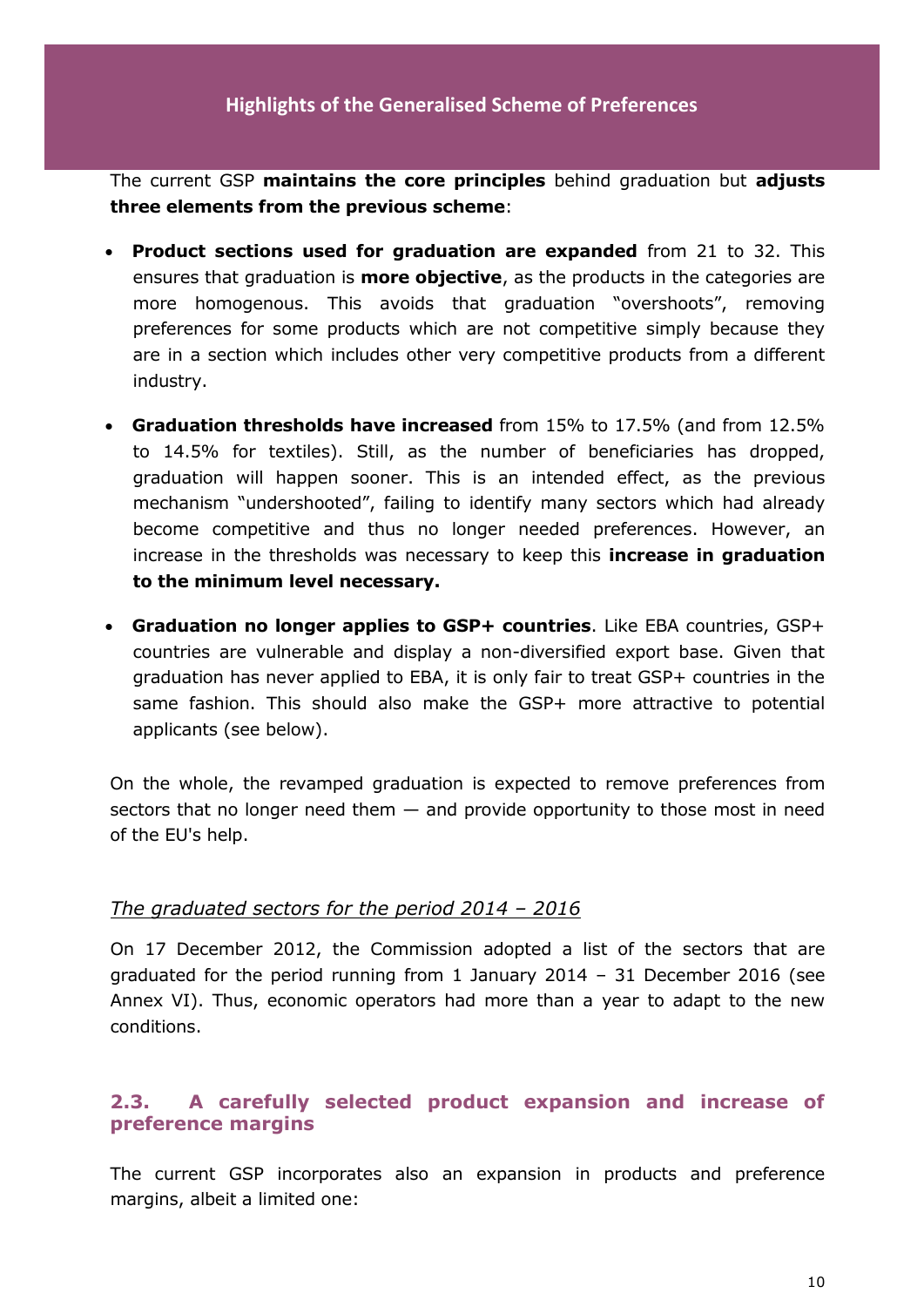- 15 new tariff lines were added to the standard GSP as "non-sensitive" (duty-free access);

- 4 tariff lines under the standard GSP which were "sensitive" turned to "nonsensitive" (duty-free access);

- 4 new tariff lines were added to the GSP+ (duty-free access).

These items have been **carefully selected**.

Why such a careful selection, leading to a relatively modest number of further liberalised lines? The reason is that the poorest (LDCs) already have duty-free, quota-free access for all products. This means that they have an advantage for most of those products — they can export them without duty while other developing countries have to pay duties. Increasing the number of products which enjoy the standard GSP/GSP+ or depth of these preferences would make LDCs exports relatively less attractive. This would set the poorest back, rather than help them. This discussion underlines a general point: products from **developing countries are competing amongst each other** in the EU market, and **preferences often determine which country can sell products** and which cannot.

Also, this whole question should be seen in context. In fact, product coverage under the standard GSP is already very high: 66% of the EU tariff lines. If 25% of other lines which are already at 0% normal (MFN) duty are added, **only 9% tariff lines** (mostly agricultural products) **are today outside the GSP**. The room for expansion is thus very limited  $-$  underlining the generosity of the scheme.

The EU's decision has thus focussed on tariff lines (mainly raw materials, see Annex V for details) which expand the opportunities to export of GSP and GSP+ beneficiaries, but minimise the negative impact on LDCs.

#### **2.4. What is new under the GSP+?**

The EU has the objective to further promote core human and labour rights, and other principles of sustainable development and good governance. To achieve these aims, the EU has provided for **more incentives for countries to join the GSP+** arrangement, while at the same time **enhancing its monitoring to ensure those rights and principles are effectively respected**.

The GSP provides **powerful incentives to join the GSP+** and to implement the 27 core international conventions:

1. There is now less competition from more advanced developing economies and sectors which lost preferences.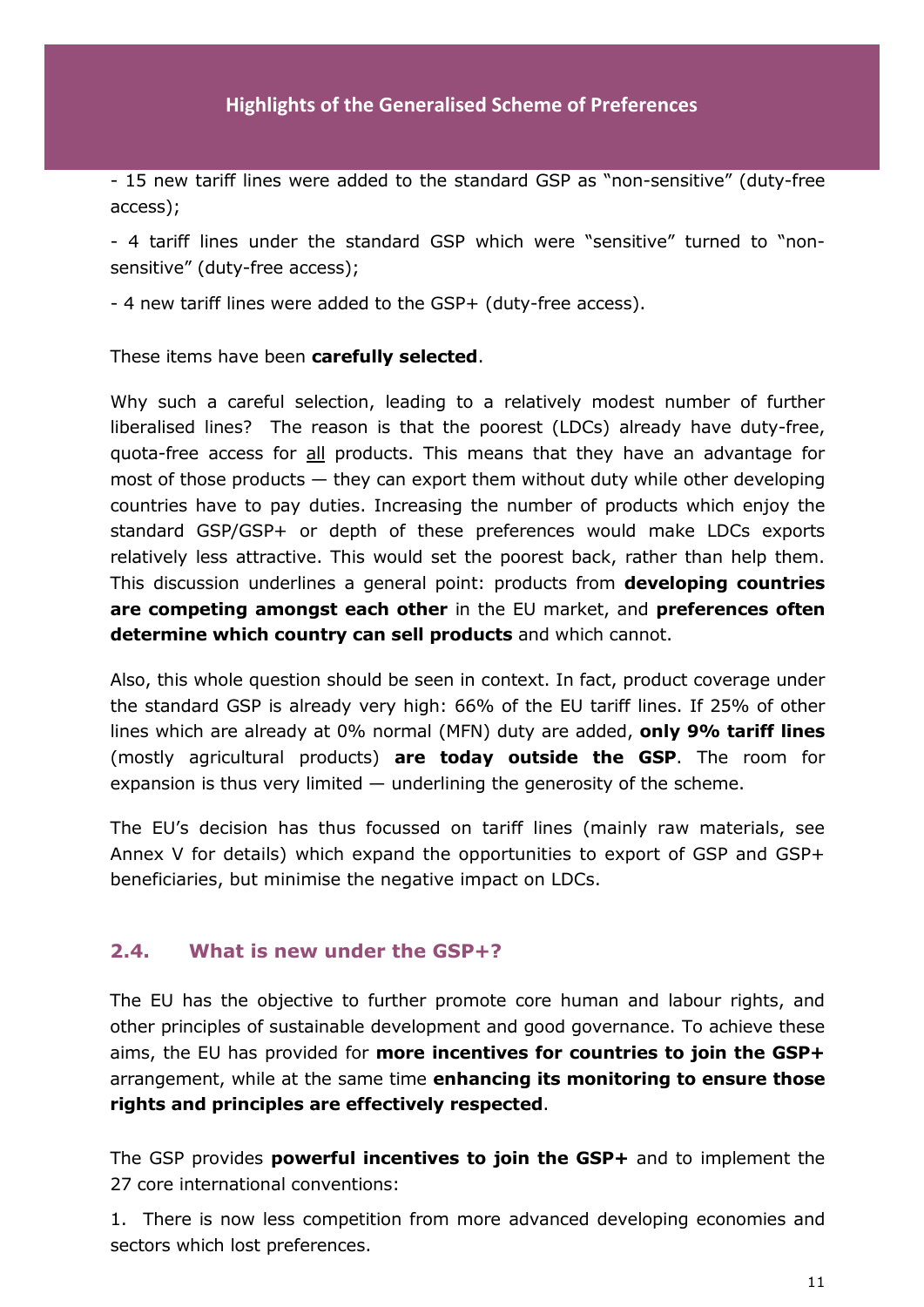2. GSP+ countries are no longer "graduated" by sections.

3. The so-called "vulnerability criterion" (economic conditions a country needs to fulfil in order to be eligible for the GSP+) has been relaxed (in particular, the country's share in the overall EU GSP imports has been increased from 1% to 2%) so more countries can apply. For example, Pakistan and the Philippines have thus become eligible, and Pakistan has already made a successful application to join the arrangement.

4. Applications will be accepted at any time  $-$  not only every 1.5 years, as in the past.

5. The number of core conventions has not been expanded, allowing beneficiary countries a realistic chance to focus on the essentials.

While more incentives have been introduced, the current scheme **reinforces the mechanisms to track the implementation of the conventions by GSP+ countries**. The main changes are as follows:

1. Monitoring has been enhanced by means of the European Commission's continuous dialogue with beneficiary countries, and by mandating reports every 2 instead of every 3 years. Scrutiny is now carried out not only by the Council of the EU, but also by the European Parliament.

2. Beneficiary countries need to fully cooperate with the international monitoring bodies, without reservations, including as regards their reporting obligations.

3. Withdrawal mechanisms are more objective. To complement the reports of the international monitoring bodies, the EU may use other sources of accurate information. Also, the burden of proof has been reversed: when evidence points to problems with the implementation, it is up to the beneficiary country to demonstrate a positive record.

All countries which wish to enter the GSP+ must make a formal application showing that the requirements of the GSP Regulation are met.

The **rules of procedure for the granting of GSP+** preferences are established by a dedicated Commission Regulation which entered into force on 22 February 2013. Once a country applies for GSP+ preferences, a final decision on the granting of these preferences can take up to 10 months. The Commission has up to 6 months to analyse the application and to propose the granting of the GSP+, if the criteria are met. Then, the Council and the European Parliament have up to 4 months to object to such a Commission proposal (2 months which may be extended by further 2).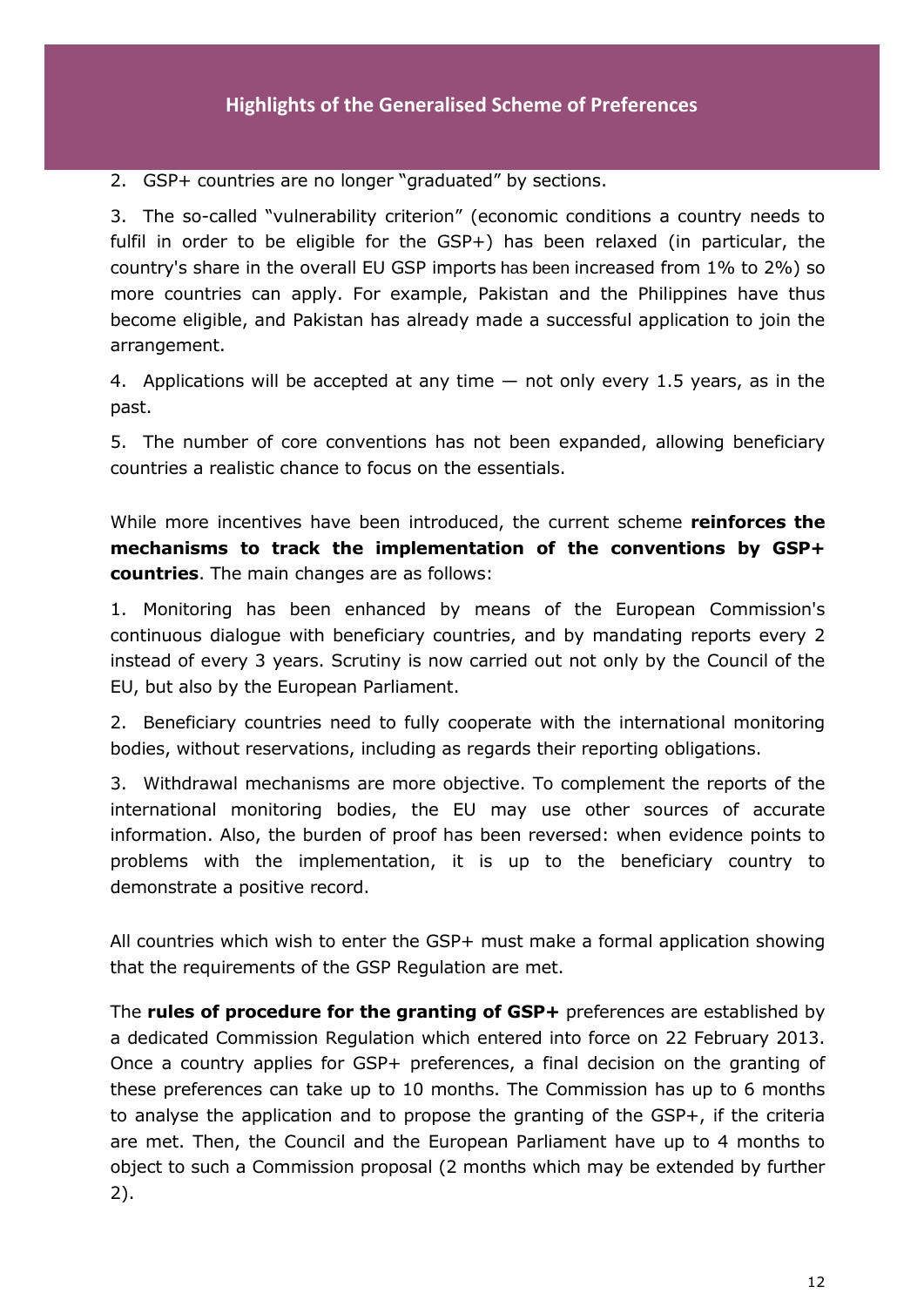More information on the rules of procedure for the granting of GSP+ preferences may be found at :

http://trade.ec.europa.eu/doclib/docs/2013/february/tradoc\_150584.pdf.

### **2.5. What is new under EBA?**

The Everything But Arms arrangement was already an open-ended tool and this has not changed. Least Developed Countries continue to benefit from duty-free, quotafree access to the EU market for all products – except for arms and ammunition. LDCs also continue to benefit from the amended, more favourable, GSP Rules of Origin applying since 2011.

Under the current GSP, the **effectiveness of the EBA arrangement has been strengthened**. Reducing the GSP to fewer beneficiaries and increasing graduation has reduced competitive pressure and made the preferences for LDCs more meaningful — providing significantly more opportunity to export.

# **2.6. Enhancing certainty, stability and predictability of the scheme**

Importers and exporters need legal certainty, stability and predictability to actually use GSP preferences. These elements have been reinforced by the current GSP in several ways:

1. The scheme no longer ends every 3 years, as used to be the case. Rather, it will **last 10 years** (until the end of 2023).

2. There are **transition periods of at least one year** for changes to the beneficiaries lists.

3. Removals from the beneficiary lists due to the income criterion happen only if countries are listed as high or upper-middle income **3 years in a row**, i.e. their level of economic development is sustained.

4. There are many **procedures** (temporary withdrawals, safeguards etc) which affect operators  $-$  yet the previous Regulation was often silent about how these work and how operators can defend their rights in practice. The current GSP has made all of these **more detailed and transparent**. Fundamental provisions are included in the basic GSP Regulation and further details are provided for by a dedicated Commission Regulation (available at

http://trade.ec.europa.eu/doclib/docs/2014/january/tradoc\_152058.pdf**).**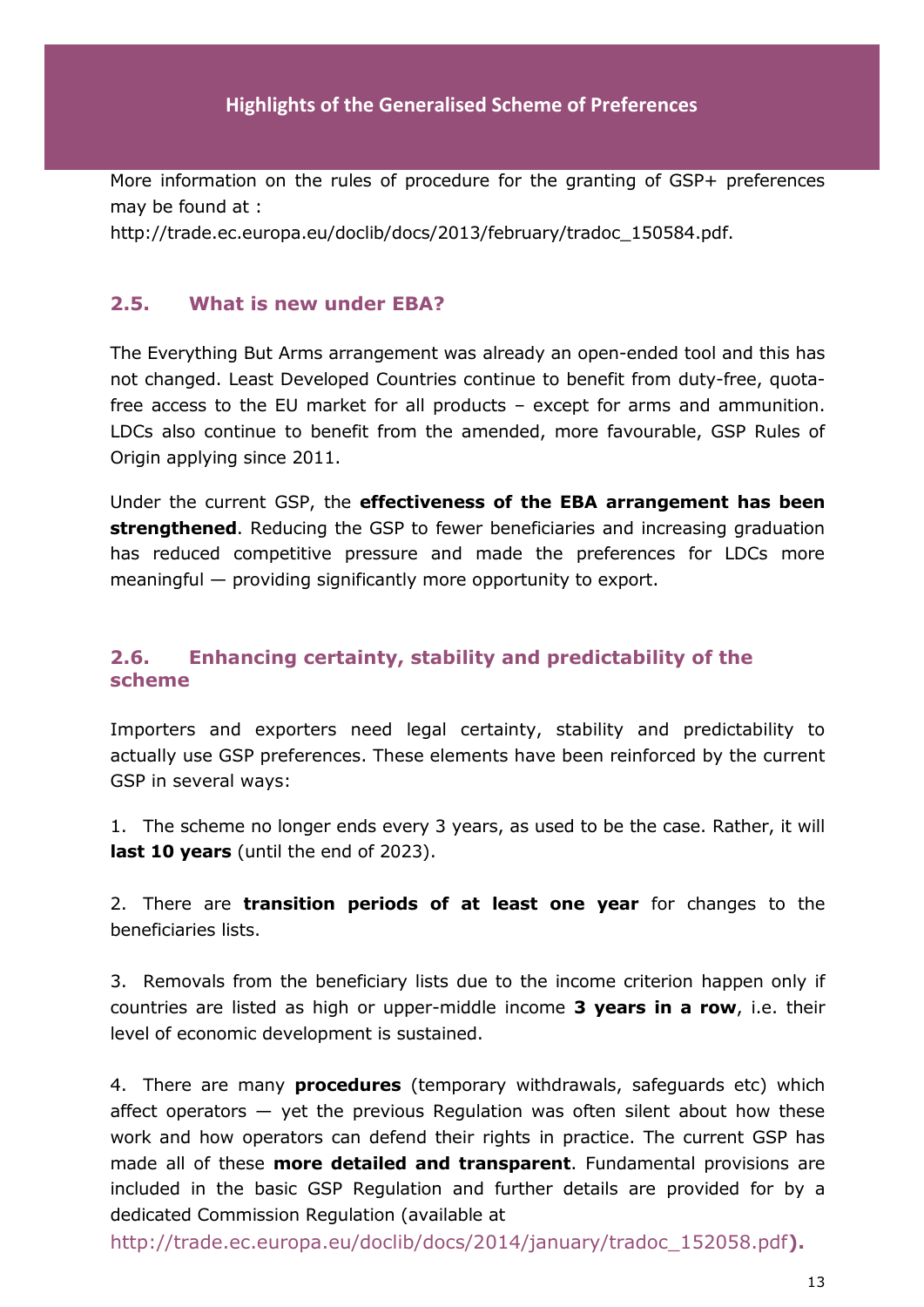# **2.7. Other changes**

The current GSP has also introduced balanced improvements to the conditions for withdrawal from the scheme – notably in making explicit that **unfair trading practices** include those affecting the supply on raw materials.

Procedures that trigger the general safeguard clause have also been clarified, and special/automatic safeguards have been expanded to cover all textiles and ethanol.

# **2.8. Institutional adaptations**

The institutional framework of the Treaty of Lisbon, with the enhanced role of the European Parliament in trade policy, is reflected in the current GSP.

The current scheme is a dynamic tool, allowing countries to potentially come in and out of the beneficiary lists. This implies that the different thresholds foreseen in the basic GSP Regulation which are linked to the beneficiary pool (graduation, vulnerability), as well as the different lists of beneficiaries, have to be amended swiftly. In particular all these elements, which have been included in different annexes, can be amended by the Commission via **delegated acts** and not via the ordinary legislative procedure which would take much longer.

An overview of the different institutional provisions is included in Annex VII.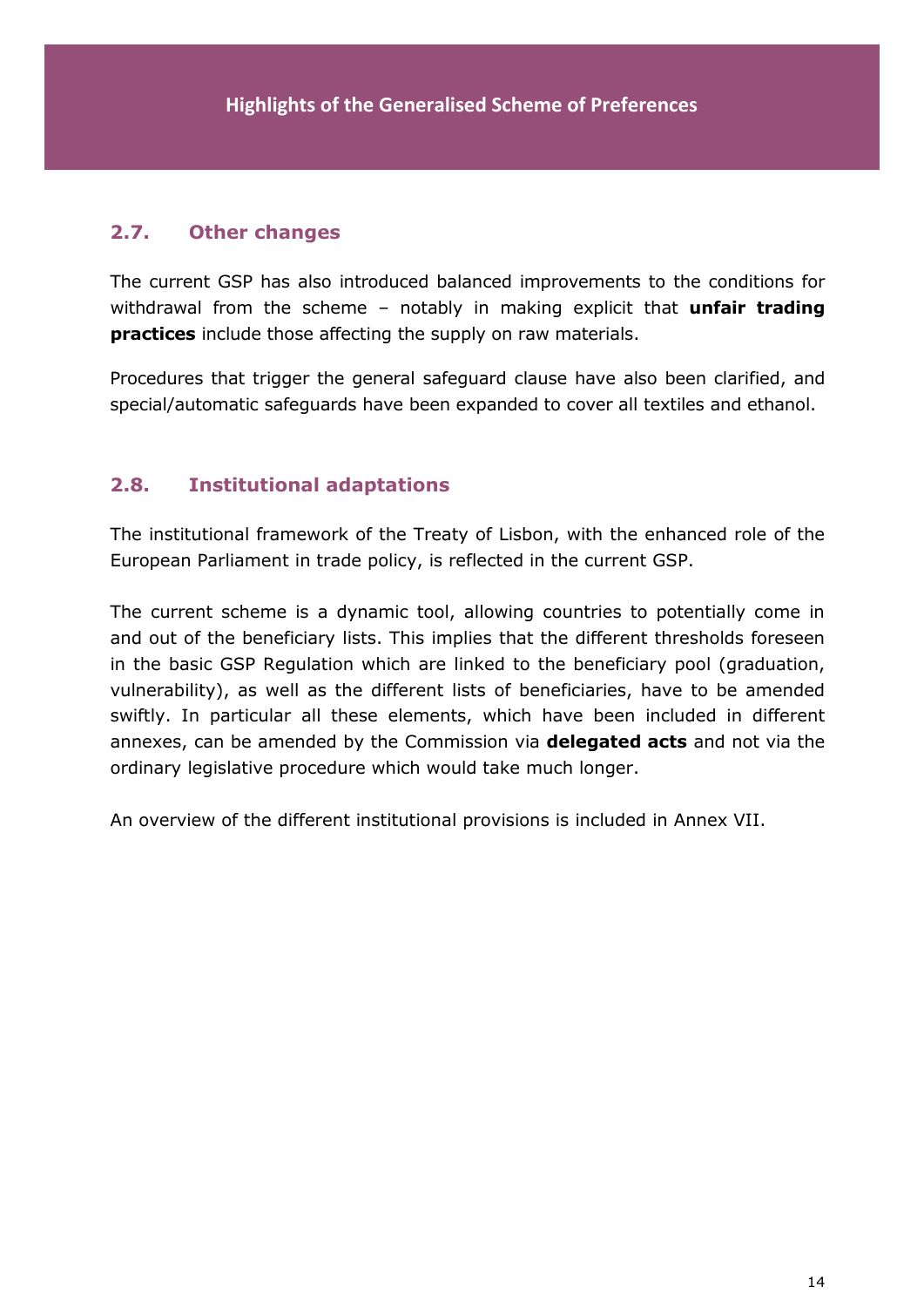# **3. IMPLEMENTATION OF GSP RULES**

# **3.1 Implementation by secondary legislation**

The GSP is a "dynamic" tool: its application follows the changes in trade flows and EU Trade policy, to adapt the instrument to the actual needs of GSP eligible countries.

The Commission ensures the correct implementation of the Regulation, by preparing a series of legal acts which are necessary to update the application of the rules. The following procedures are followed:

- 1. *Delegated acts to amend country lists:*
	- a. *Annex I of GSP Regulation (list of eligible countries; amended to reflect changes in international classification of countries)*
	- b. *Annex II of GSP Regulation (list of standard GSP beneficiaries; amended when data shows changes to qualification status or evidence is found justifying temporary withdrawal of preferences)*
	- c. *Annex III of GSP Regulation (list of GSP+ beneficiaries; amended when successful applications are made or when beneficiaries no longer meet requirements to keep the preferences)*
	- d. *Annex IV of GSP Regulation (list of EBA beneficiaries; amended when data shows changes to qualification status or evidence is found justifying temporary withdrawal of preferences)*
- *2. Delegated acts adjusting graduation and GSP+ vulnerability thresholds (specified in Annexes VI and VII of GSP Regulation) to offset the impact of changes to the country lists, notably the list of standard GSP beneficiaries (Annex II of GSP Regulation)*
- *3. Delegated acts on some procedural aspects (GSP+ entry, GSP/GSP+ withdrawals, safeguards)*
- *4. Implementing acts establishing successive lists of graduated sections.*

Please see DG TRADE dedicated website for further information: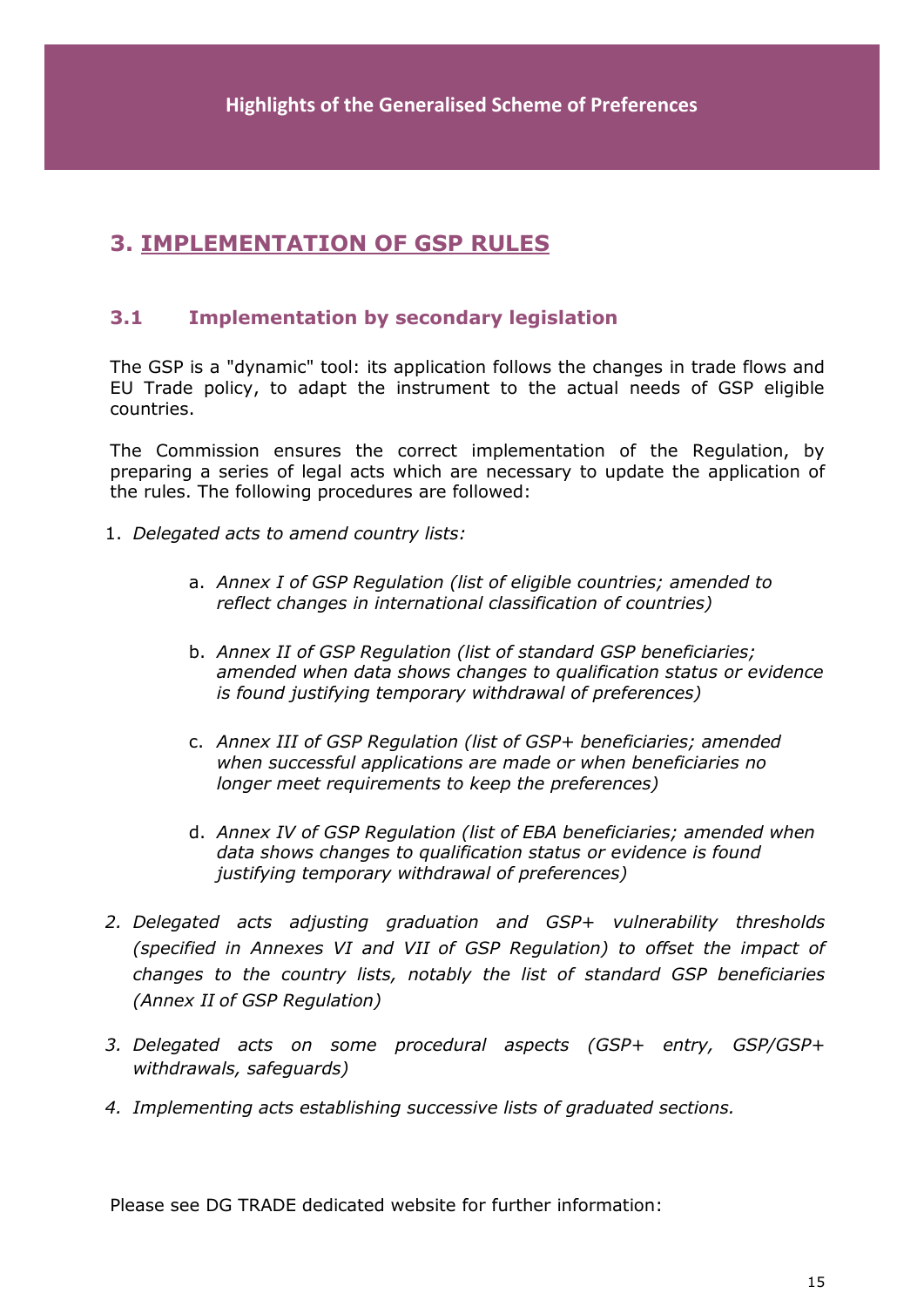## [http://ec.europa.eu/trade/policy/countries-and](http://ec.europa.eu/trade/policy/countries-and-regions/development/generalised-scheme-of-preferences/)[regions/development/generalised-scheme-of-preferences/](http://ec.europa.eu/trade/policy/countries-and-regions/development/generalised-scheme-of-preferences/)

| <b>Post-legislative act</b>                                   | <b>Function</b>                                                            |
|---------------------------------------------------------------|----------------------------------------------------------------------------|
| <b>Commission Implementing</b><br><b>Regulation 1213/2012</b> | Establishing list of graduated sections for<br>2014-2016                   |
| Commission Delegated Regulation 154/2013                      | Amending Annex II                                                          |
| Commission Delegated Regulation 155/2013                      | Establishing rules of procedure for<br>granting GSP+                       |
| <b>Commission Delegated Regulation</b><br>1083/2013           | Establishing rules of procedure for<br>temporary withdrawal and safeguards |
| <b>Commission Delegated Regulation</b><br>1421/2013           | Amending Annexes I, II, and IV                                             |
| Commission Delegated Regulation 1/2014                        | Establishing Annex III                                                     |
| Commission Delegated Regulation 182/2014                      | Amending Annex III                                                         |
| <b>Commission Delegated Regulation</b><br>1015/2014           | Amending Annexes II and III                                                |
| <b>Commission Delegated Regulation</b><br>1016/2014           | Amending Annex II                                                          |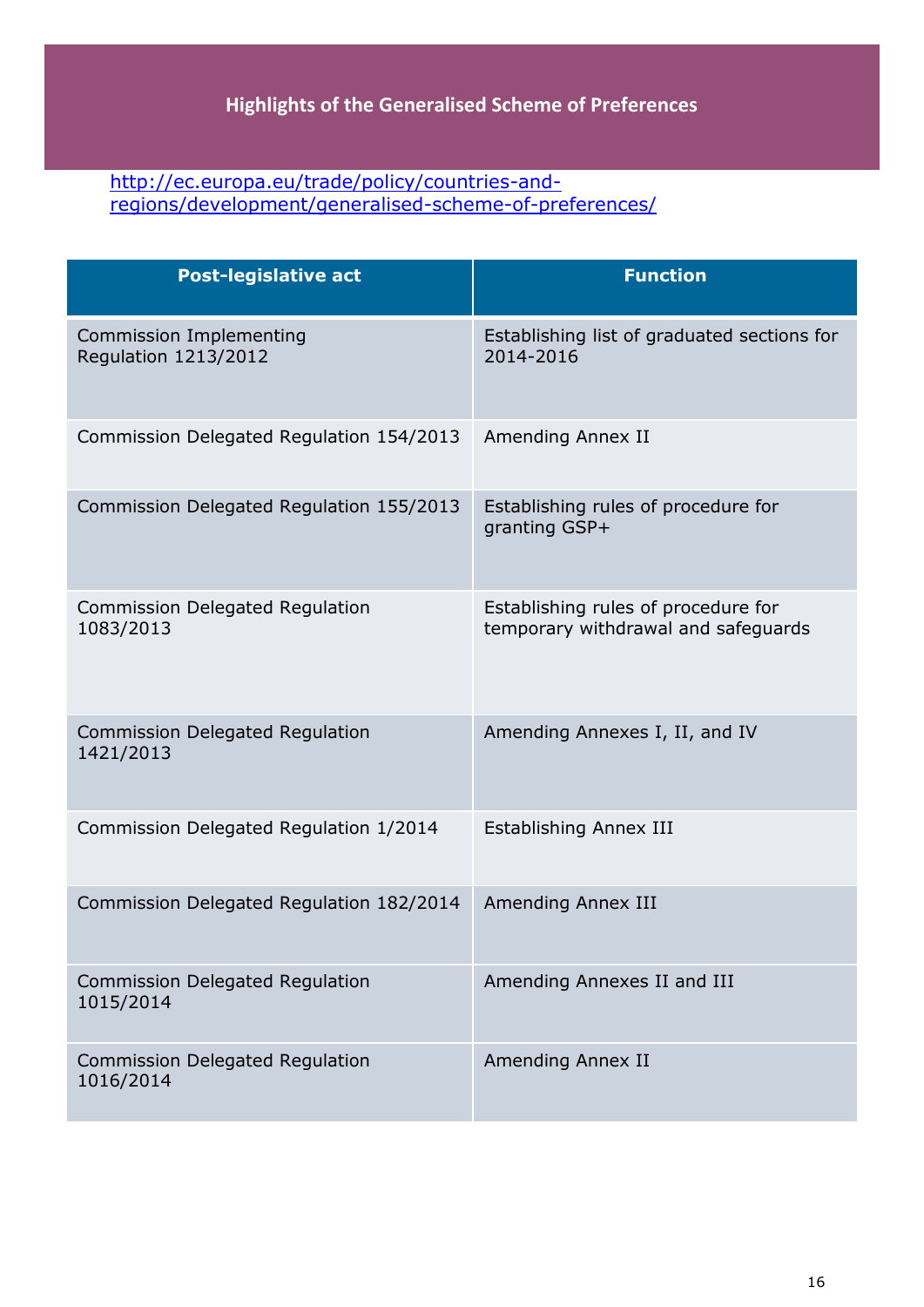# **4. ANNEXES**

### **ANNEX I**

#### **"Overseas countries and territories (OCT's)" (33):**

As explained in the body of the text, these partners already have a special market access arrangement to the EU or belong to other developed countries. They were among the beneficiaries of the previous GSP but are no longer eligible for preferences under the current scheme.

Anguilla, former Netherlands Antilles, Antarctica, American Samoa, Aruba, Bermuda, Bouvet Island, Cocos Islands, Christmas Islands, Falkland Islands, Gibraltar, Greenland, South Georgia and South Sandwich Islands, Guam, Heard Island and McDonald Islands, British Indian Ocean Territory, Cayman Islands, Northern Mariana Islands, Montserrat, New Caledonia, Norfolk Island, French Polynesia, St Pierre and Miquelon, Pitcairn, Saint Helena, Turks and Caicos Islands, French Southern Territories, Tokelau, United States Minor Outlying Islands, Virgin Islands – British, Virgin Islands- US, Wallis and Futuna, Mayotte.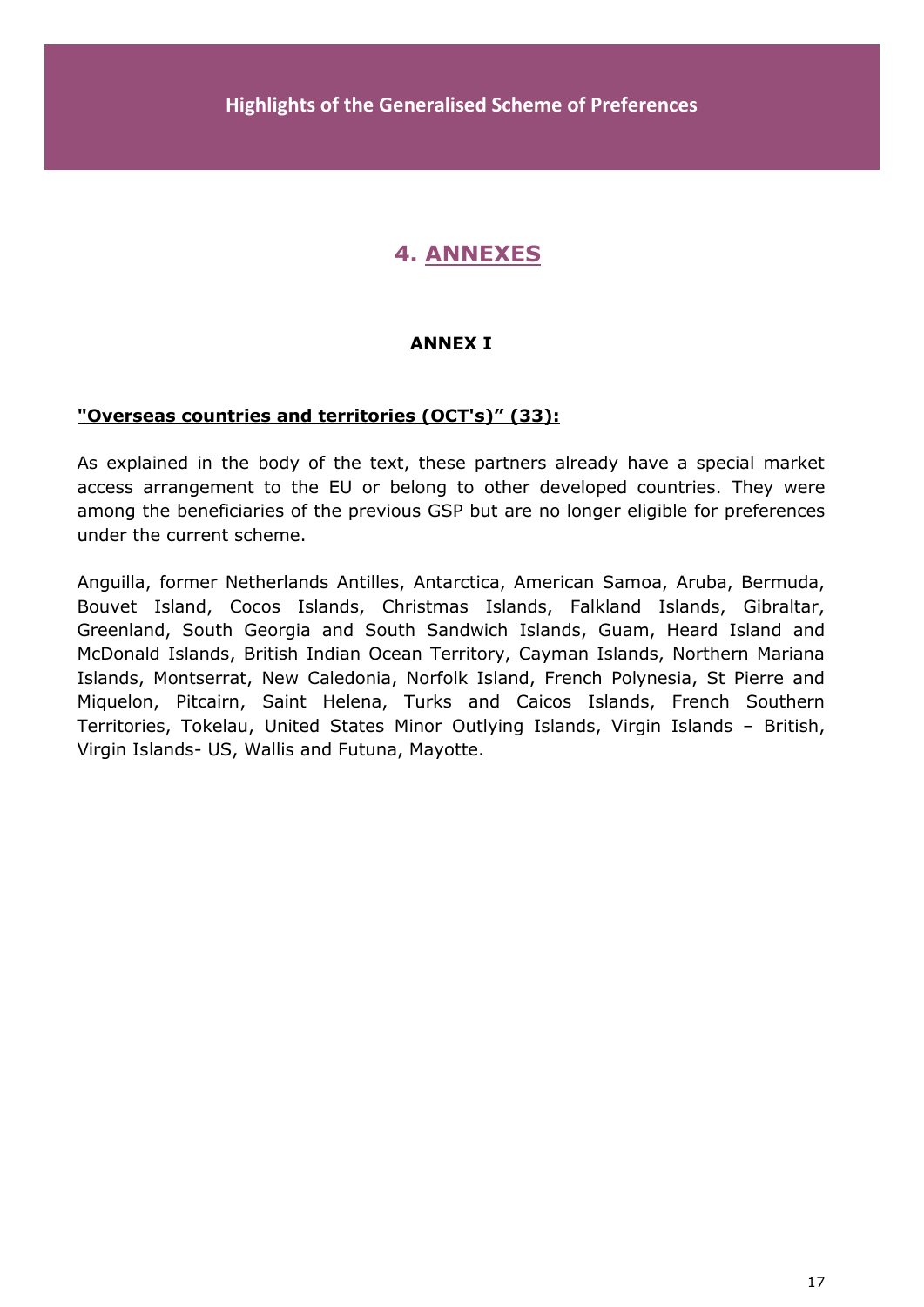# **ANNEX II**

#### **Partners which have another preferential market access arrangement (26):**

The following partners (which belonged to the beneficiaries of the previous scheme) are no longer on the GSP beneficiary list under the current scheme:

- "Euromed" (6): Algeria, Egypt, Jordan, Lebanon, Morocco, Tunisia
- Cariforum (14): Belize, St. Kitts and Nevis, Bahamas, Dominican Republic, Antigua and Barbuda, Dominica, Jamaica, Saint Lucia, Saint-Vincent and the Grenadines, Barbados , Trinidad and Tobago, Grenada, Guyana, Surinam
- Eastern and Southern Africa (3): Seychelles, Mauritius, Zimbabwe
- $-$  Pacific (1): Papua New Guinea
- Other (2): Mexico, South Africa

*Note: Colombia, Costa Rica, Guatemala, El Salvador, Honduras, Nicaragua, Panama and Peru are going to receive GSP preferences until 31 December 2015. Subsequently, they are going to be removed from the list of beneficiaries because they have been applying a free trade agreement with the EU since 2014. This is provided for by a Commission Delegated Regulation published on 27 September 2014.*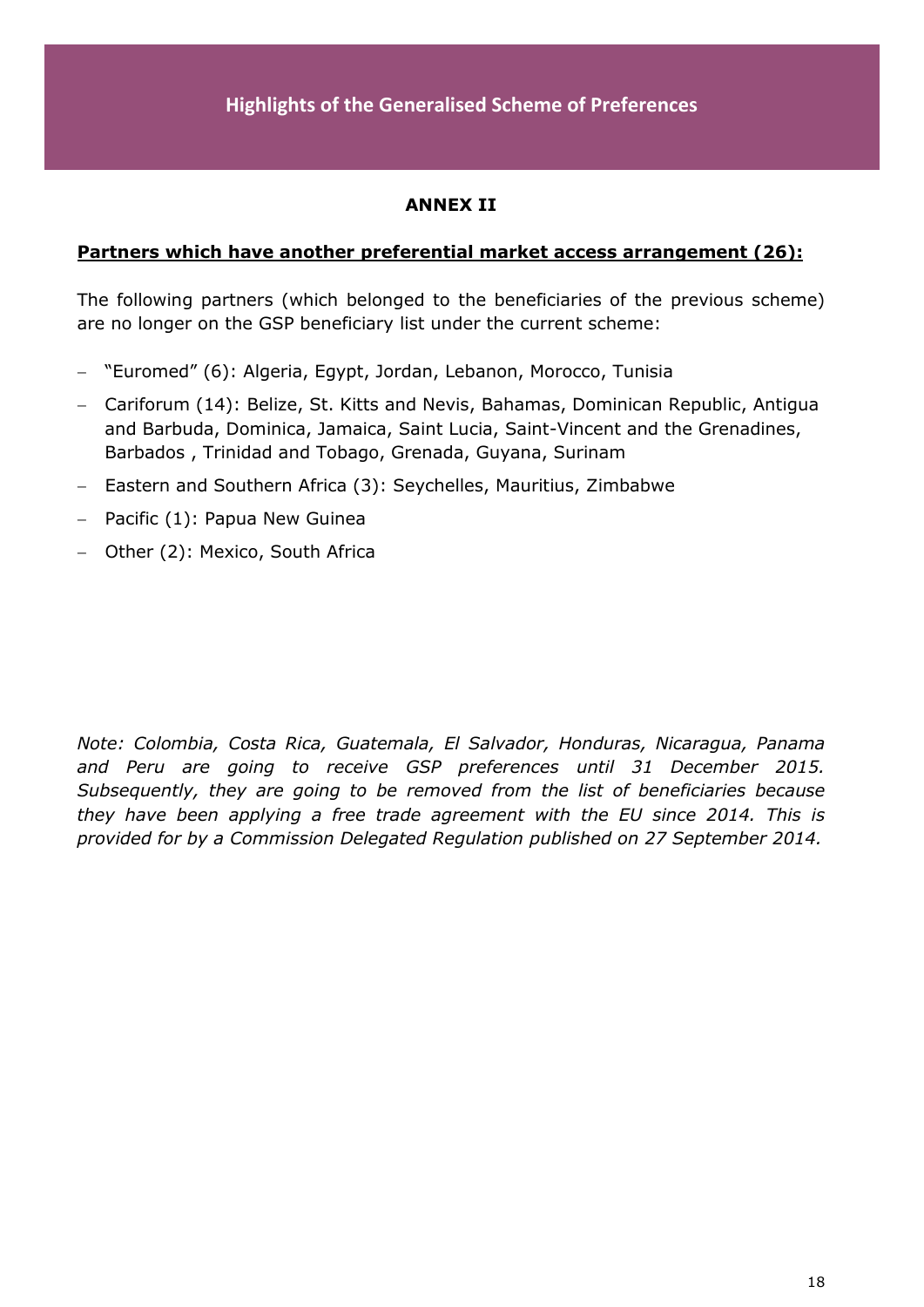# **ANNEX III**

**High-income countries** (7) and a territory (1) according to the World Bank classification

The following partners (which belonged to the beneficiaries of the previous scheme) are no longer on the GSP beneficiary list under the current scheme:

- Countries: Saudi Arabia, Kuwait, Bahrain, Qatar, United Arab Emirates, Oman, Brunei Darussalam
- Territory: Macao

**Upper-middle income countries** (14) according to the World Bank classification

The following partners (which belonged to the beneficiaries of the previous scheme) are no longer on the GSP beneficiary list under the current scheme:

- Latin America (5): Argentina, Brazil, Cuba, Uruguay, Venezuela
- ex-USSR (4): Azerbaijan, Belarus, Russia, Kazakhstan
- other (5): Iran, Gabon, Libya, Malaysia, Palau

*Note: China, Ecuador, Maldives and Thailand are going to receive GSP preferences until 31 December 2014. Subsequently, they are going to be removed from the list of beneficiaries because they were classified as upper-middle income countries for the third consecutive time in 2013. This is provided for by a Commission Delegated Regulation published on 31 December 2013.*

*Similarly, Turkmenistan is going to receive GSP preferences until 31 December 2015. Subsequently, it is going to be removed from the list of beneficiaries because it was classified as upper-middle income countries for the third consecutive time in 2014. This is provided for by a Commission Delegated Regulation published on 27 September 2014.*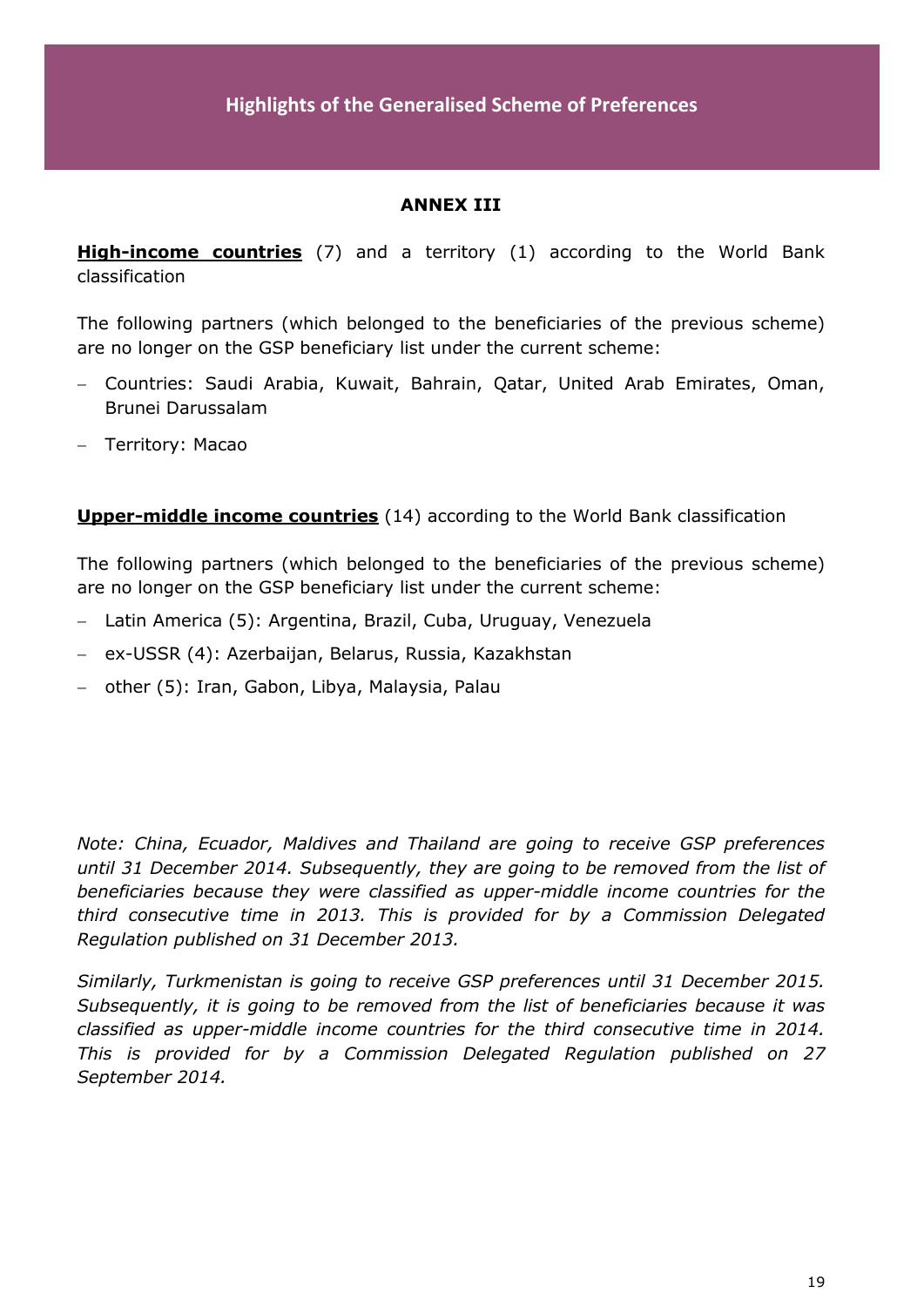# **ANNEX IV**

# **List of beneficiaries under the current GSP**

1. **EBA (49 partners):** Forty-nine Least Developed Countries continue to receive Everything But Arms (EBA) treatment, i.e. duty-free quota-free access for all their products except arms and ammunition (see notes below).

| Africa:                        | 29. South Sudan               |
|--------------------------------|-------------------------------|
| 1. Angola                      | 30.Sudan                      |
| 2. Benin                       | 31. Tanzania                  |
| 3. Burkina Faso                | 32.Togo                       |
| 4. Burundi                     | 33. Uganda                    |
| 5. Central African Republic    | 34.Zambia                     |
| 6. Chad                        |                               |
| 7. Comoros                     | Asia:                         |
| 8. Congo, Dem. Rep. of the     | 35. Afghanistan               |
| 9. Djibouti                    | 36. Bangladesh                |
| 10. Equatorial Guinea          | 37. Bhutan                    |
| 11. Eritrea                    | 38.Cambodia                   |
| 12. Ethiopia                   | 39.Lao PDR                    |
| 13.Gambia                      | 40. Myanmar/Burma             |
| 14. Guinea                     | 41.Nepal                      |
| 15. Guinea-Bissau              | 42. Timor-Leste               |
| 16.Lesotho                     | 43.Yemen                      |
| 17.Liberia                     |                               |
| 18. Madagascar                 | <b>Australia and Pacific:</b> |
| 19. Malawi                     | 44.Kiribati                   |
| 20.Mali                        | 45.Samoa                      |
| 21. Mauritania                 | 46.Solomon Islands            |
| 22. Mozambique                 | 47.Tuvalu                     |
| 23.Niger                       | 48. Vanuatu                   |
| 24.Rwanda                      |                               |
| 25. Sao Tome and Principe      | Caribbean:                    |
| 26.Senegal                     | 49. Haiti                     |
| 27. Sierra Leone<br>28.Somalia |                               |
|                                |                               |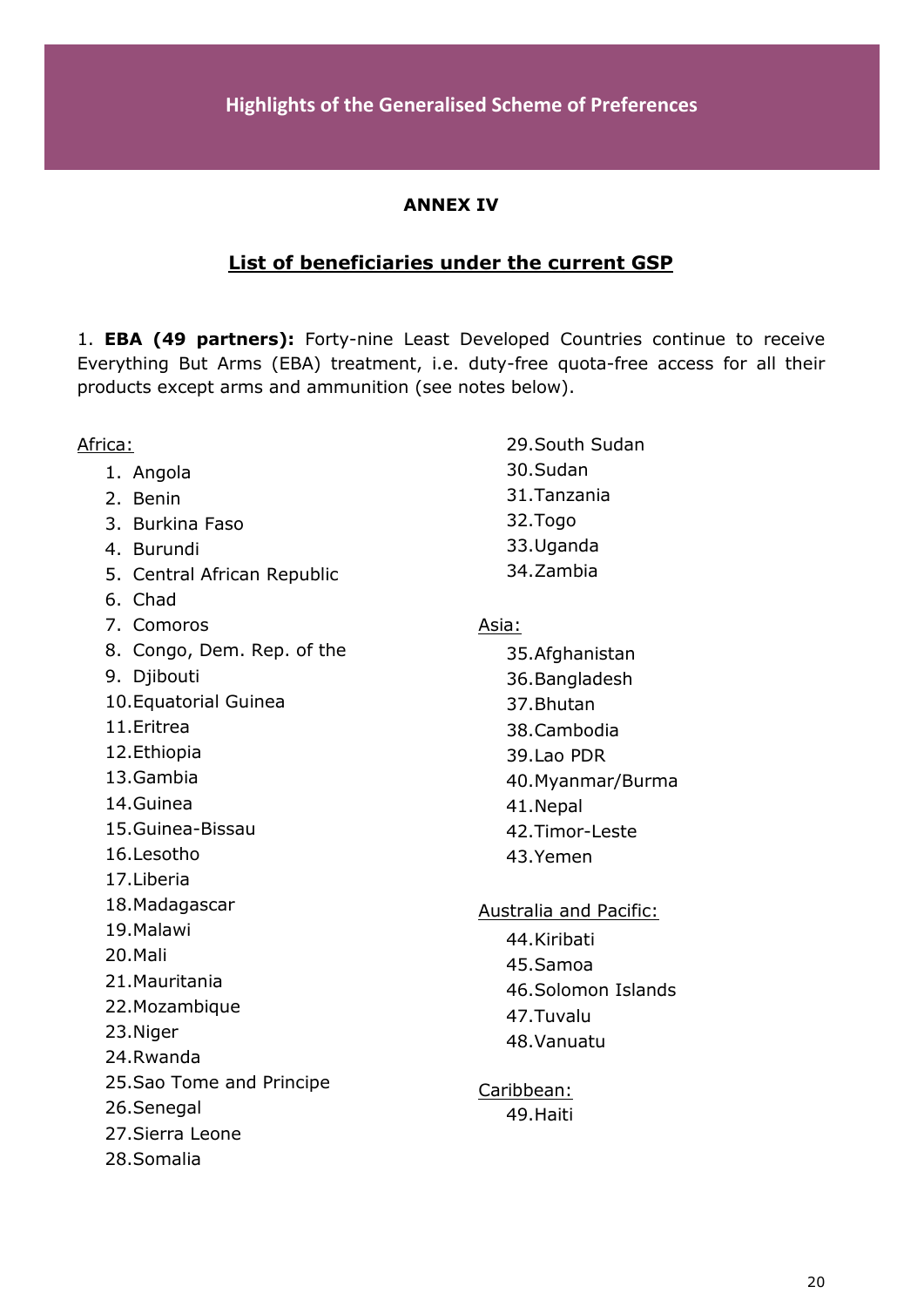#### *Notes:*

- Following the decision by the Conference of the ILO to lift its negative opinion on Myanmar/Burma on 13 June 2012, the EU reinstated GSP preferences for the country on 19 July 2013, with retroactive application as from 13 June 2012. GSP preferences were withdrawn from Myanmar/Burma in 1997 due to serious and systematic violations of the principles of the ILO Convention on forced labour.
- Following South Sudan's independence in July 2011 and its recognition by the UN as an LDC in December 2012, the EU included it among the beneficiaries of the EBA arrangement in May 2013, with retro-active application as from January 2013.
- The Maldives ceased to be an LDC in 2011 and after the expiry of a 3-year transitional period exited the EBA at the end of 2013.
- Samoa ceased to be an LDC in 2014 and has a transitional period of three years where it can benefit from EBA (until the end of 2016).

2. (Standard) **GSP** beneficiaries **(34)**: Botswana, Cameroon, China (People's Republic of), Colombia, Congo (Republic of) Cook Islands, Cote d'Ivoire, Fiji, Ghana, Honduras, India, Indonesia, Iraq, Kenya, Kyrghistan, Maldives (see the note on Maldives under the EBA point above), Marshall (Islands), Micronesia (Federate States of), Namibia, Nauru, Nicaragua, Nigeria, Niue, the Philippines, Sri Lanka, Syrian (Arab Republic), Swaziland, Tajikistan, Thailand, Tonga, Turkmenistan, Ukraine, Uzbekistan, Vietnam.

#### *Note:*

*Azerbaijan and Iran also received GSP preferences until 22 February 2014. They were then removed from the list of beneficiaries because they had been classified as uppermiddle income countries for the third consecutive time in 2012. This is provided for in a Commission Delegated Regulation published on 21 February 2013.* 

3. **GSP+** beneficiaries (**13**): Armenia, Bolivia, Cape Verde, Costa Rica, Ecuador, El Salvador, Georgia, Guatemala, Mongolia, Pakistan, Panama, Paraguay, Peru.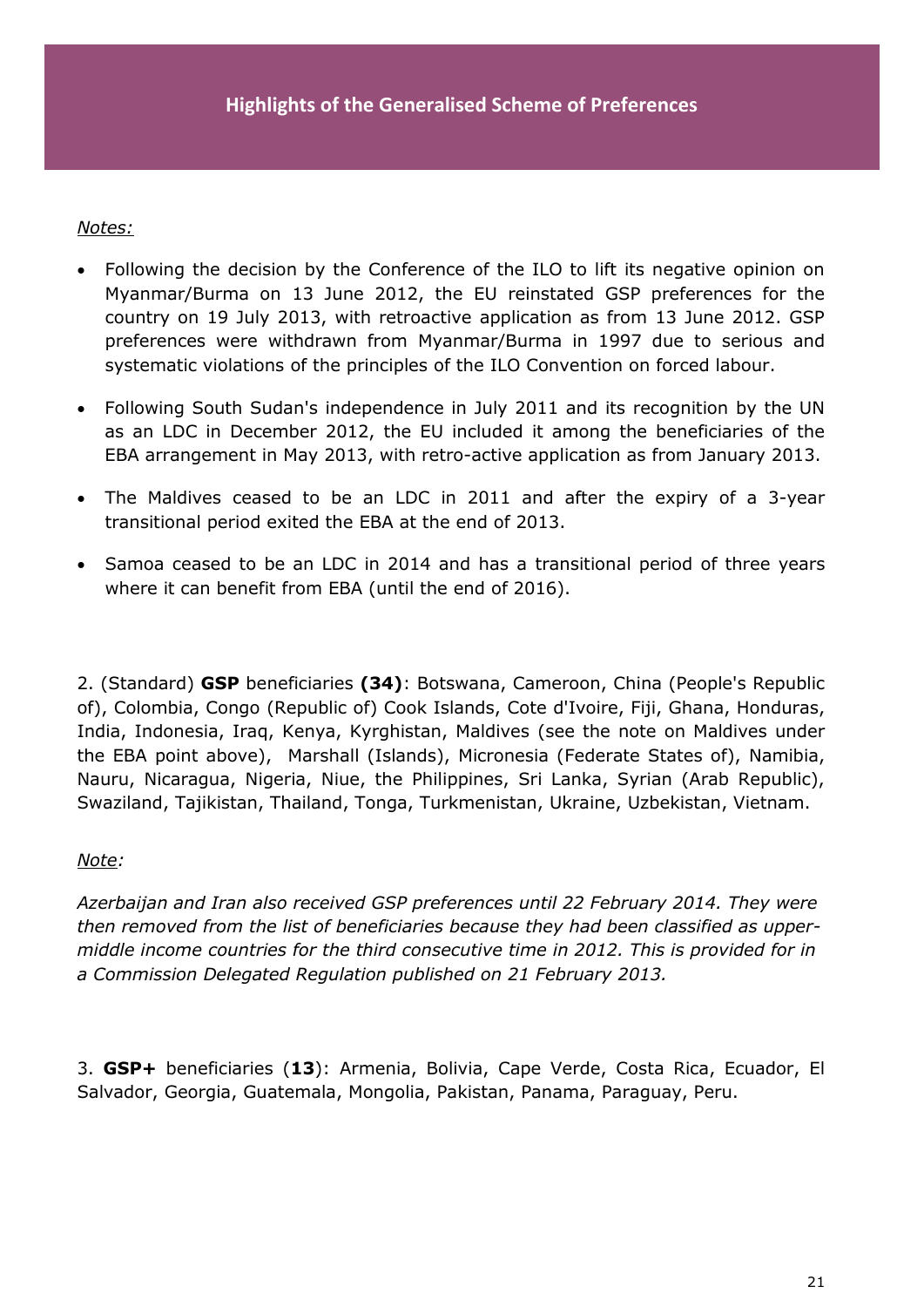#### **ANNEX V**

# **Products which have been incorporated into the current GSP; products with higher preferences under the current GSP**

**(Standard) GSP: New tariff lines benefiting from preferences as non-sensitive products**

| <b>CN</b> code | <b>Description</b>                                                                               |
|----------------|--------------------------------------------------------------------------------------------------|
| 280519         | Alkali/alkaline-earth metals other than sodium & calcium                                         |
| 280530         | Rare-earth metals, scandium & yttrium, whether/not<br>intermixed/interalloyed                    |
| 281820         | Aluminium oxide (excl. artificial corundum)                                                      |
| 310221         | Ammonium sulphate                                                                                |
| 310240         | Mixtures of ammonium nitrate with calcium carbonate/other<br>inorganic non-fertilising substance |
| 310250         | Sodium nitrate                                                                                   |
| 310260         | Double salts & mixtures of calcium nitrate & ammonium nitrate                                    |
| 320120         | Wattle extract                                                                                   |
| 780199         | Unwrought lead other than refined, n.e.s. in 78.01                                               |
| 810194         | Unwrought tungsten (wolfram), incl. bars & rods obt. simply by<br>sintering                      |
| 810411         | Unwrought magnesium, containing at least 99.8% by weight of<br>magnesium                         |
| 810419         | Unwrought magnesium (excl. of 8104.11)                                                           |
| 810720         | Unwrought cadmium; powders                                                                       |
| 810820         | Unwrought titanium; powders                                                                      |
| 810830         | Titanium waste & scrap                                                                           |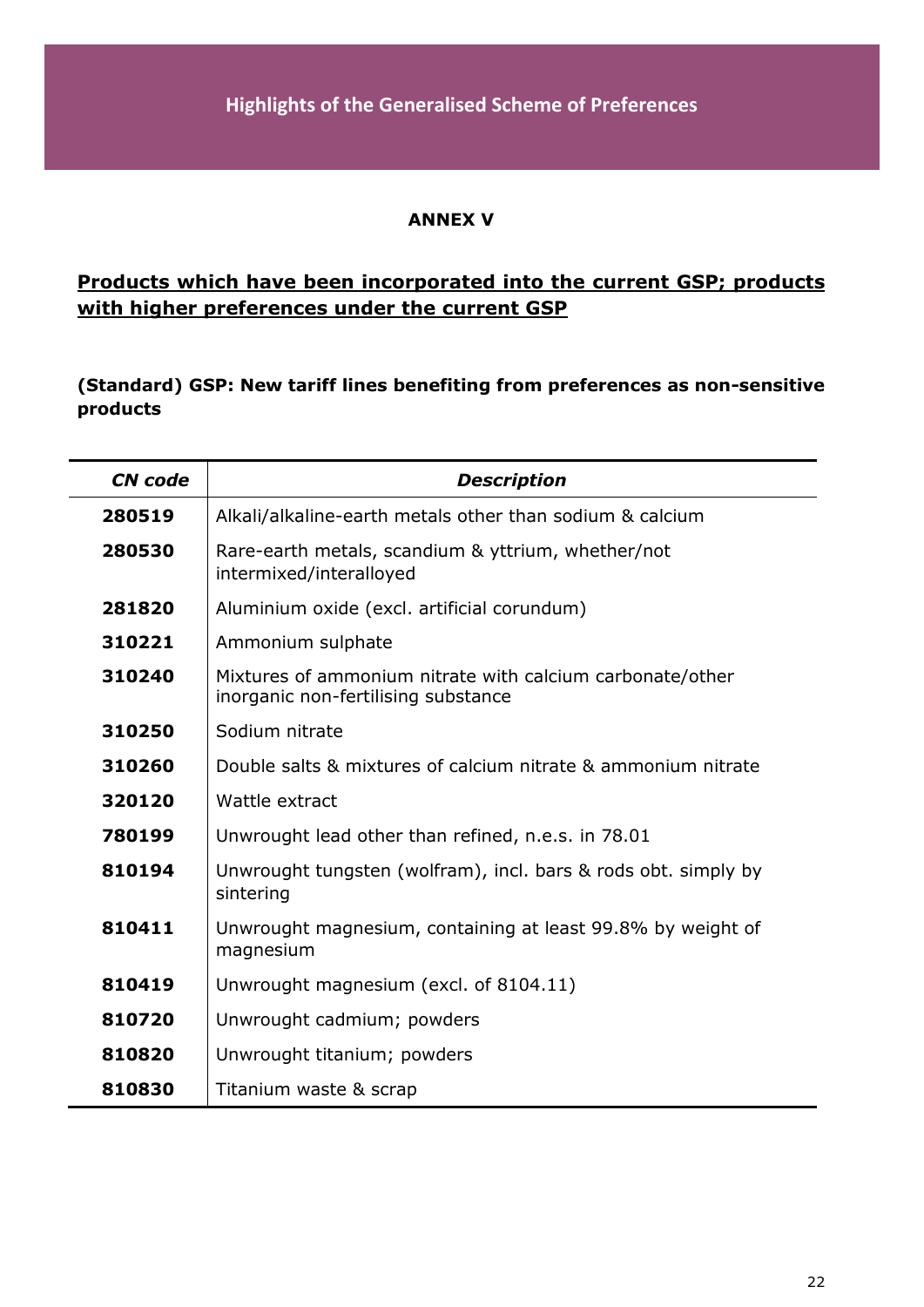# **(Standard) GSP: Tariff lines which were sensitive under the previous scheme but are non-sensitive under the current one**

| <b>CN</b> code | <b>Description</b>                                                                                                                                                                                                        |
|----------------|---------------------------------------------------------------------------------------------------------------------------------------------------------------------------------------------------------------------------|
| 06031200       | Fresh Cut Carnations And Buds, Of A Kind Suitable For Bouquets Or<br>For Ornamental Purposes                                                                                                                              |
| 24011060       | Sun-Cured Oriental Type Tobacco, Unstemmed Or Unstripped                                                                                                                                                                  |
| 39076020       | Poly "Ethylene Terephthalate", In Primary Forms, Having A Viscosity<br>Number Of $\ge$ = 78 MI/G")                                                                                                                        |
| 85219000       | Video Recording Or Reproducing Apparatus (Excl. Magnetic Tape-<br>Type); Video Recording Or Reproducing Apparatus, Whether Or Not<br>Incorporating A Video Tuner (Excl. Magnetic Tape-Type And Video<br>Camera Recorders) |

# **GSP+: New tariff lines benefiting from preferences**

| CN code | <b>Description</b>                                                            |
|---------|-------------------------------------------------------------------------------|
| 280519  | Alkali/alkaline-earth metals other than sodium & calcium                      |
| 280530  | Rare-earth metals, scandium & yttrium, whether/not<br>intermixed/interalloyed |
| 281820  | Aluminium oxide (excl. artificial corundum)                                   |
| 780199  | Unwrought lead other than refined, n.e.s. in 78.01                            |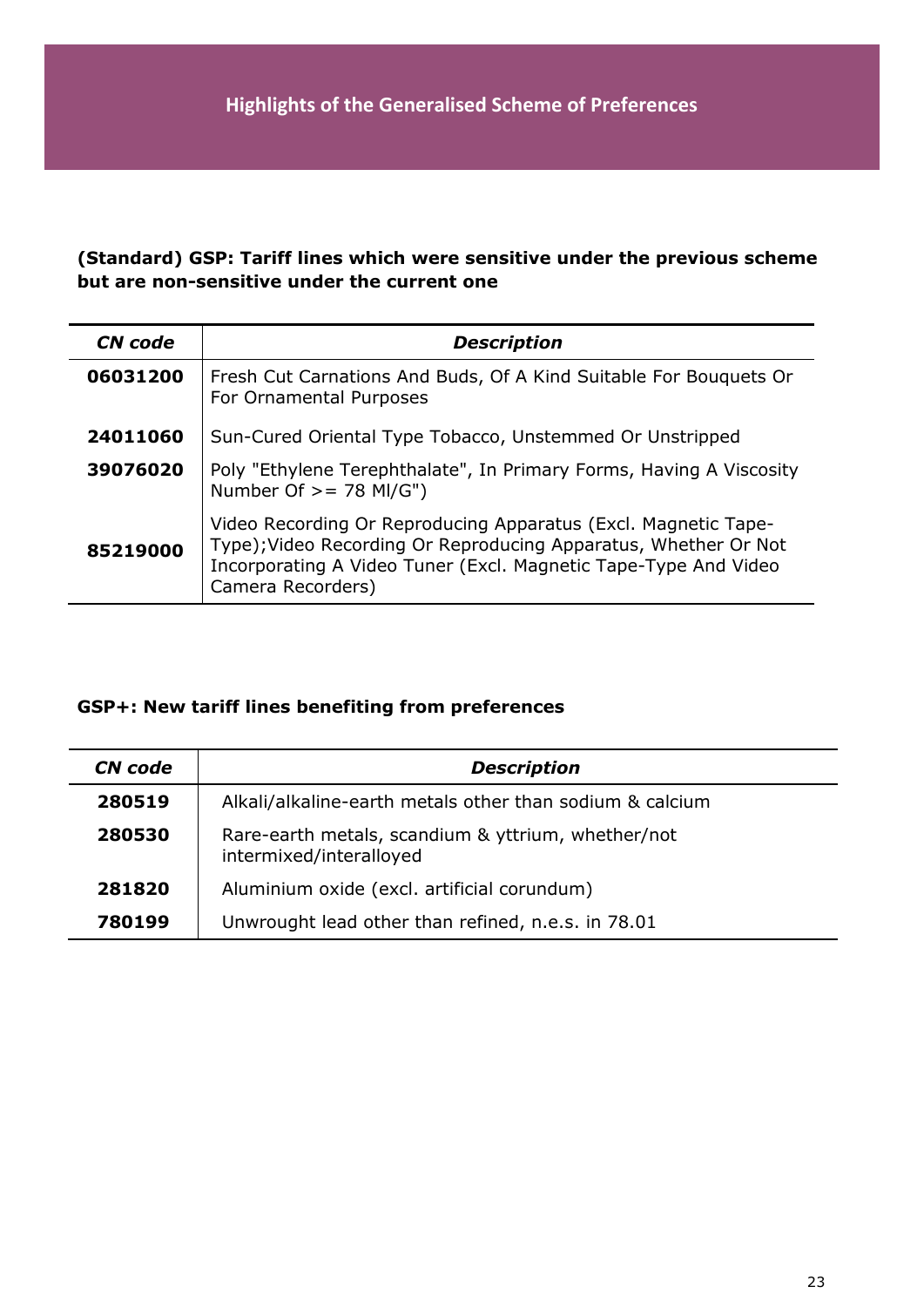#### **ANNEX VI**

# **List of graduated sectors for the period 1 January 2014 – 31 December 2016**

#### *NB: for countries which are granted GSP+, graduation does not apply (currently this is the situation of Costa Rica and Ecuador)*

| Country              | <b>GSP</b><br>Section | Description                                                                  |
|----------------------|-----------------------|------------------------------------------------------------------------------|
| <b>China</b><br>P.R. | $S-1a$                | Live animals and animal products excluded fish                               |
|                      | $S-1b$                | Fish, crustaceans, molluscs and aquatic invertebrates                        |
|                      | $S-2b$                | Vegetables and fruit                                                         |
|                      | $S-2c$                | Coffee, tea, maté and spices                                                 |
|                      | $S-2d$                | Cereals, flour, nuts, resins and vegetable plaiting                          |
|                      | $S-4b$                | Prepared foodstuffs (excl. meat and fish), beverages, spirits and<br>vinegar |
|                      | $S-6a$                | Inorganic and organic chemicals                                              |
|                      | $S-6b$                | Chemicals, other than organic and inorganic chemicals                        |
|                      | $S-7a$                | <b>Plastics</b>                                                              |
|                      | $S-7b$                | Rubber                                                                       |
|                      | $S-8a$                | Raw hides and skins and leather                                              |
|                      | $S-8b$                | Articles of leather and fur skins                                            |
|                      | $S-9a$                | Wood and wood charcoal                                                       |
|                      | $S-9b$                | Cork, straw and plaiting                                                     |
|                      | $S-11a$               | <b>Textiles</b>                                                              |
|                      | $S-11b$               | Apparels and clothing                                                        |
|                      | $S-12a$               | Footwear                                                                     |
|                      | $S-12b$               | Headgear, umbrellas, sun umbrellas, sticks, whips, feathers and<br>down      |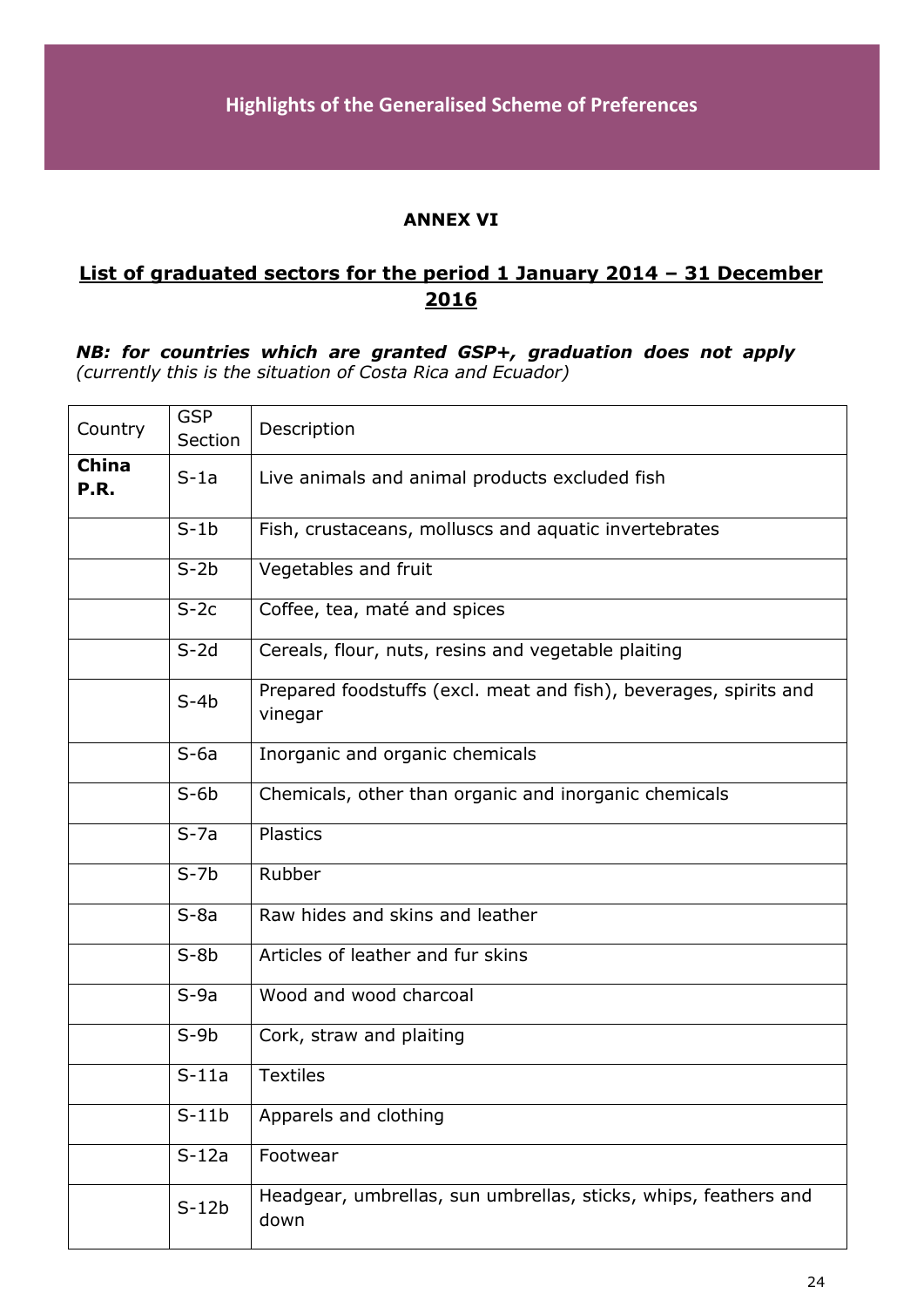# **Highlights of the Generalised Scheme of Preferences**

|                      | $S-13$  | Articles of stone, ceramic products and glass                                                     |
|----------------------|---------|---------------------------------------------------------------------------------------------------|
|                      | $S-14$  | Pearls and precious metals                                                                        |
|                      | $S-15a$ | Iron, steel and articles of iron and steel                                                        |
|                      | $S-15b$ | Base metals (excl. iron and steel), articles of base metals (excl.<br>articles of iron and steel) |
|                      | $S-16$  | Machinery and equipment                                                                           |
|                      | $S-17a$ | Railway and tramway vehicles and products                                                         |
|                      | $S-17b$ | Road vehicles, bicycles, aviation and space, boats and parts<br>thereof                           |
|                      | $S-18$  | Optical, clocks and watches, musical equipment                                                    |
|                      | $S-20$  | Miscellaneous                                                                                     |
| Costa<br><b>Rica</b> | $S-2b$  | Vegetables and fruit                                                                              |
| <b>Ecuador</b>       | $S-2a$  | Live plants and floricultural products                                                            |
|                      | $S-4a$  | Preparations of meat and fish                                                                     |
| <b>India</b>         | $S-5$   | Mineral products                                                                                  |
|                      | $S-6a$  | Inorganic and organic chemicals                                                                   |
|                      | $S-6b$  | Chemicals, other than organic and inorganic chemicals                                             |
|                      | $S-8a$  | Raw hides and skins and leather                                                                   |
|                      | $S-11a$ | <b>Textiles</b>                                                                                   |
|                      | $S-17b$ | Road vehicles, bicycles, aviation and space, boats and parts<br>thereof                           |
| <b>Indones</b><br>ia | $S-1a$  | Live animals and animal products excluded fish                                                    |
|                      | $S-3$   | Animal or vegetable oils, fats and waxes                                                          |
|                      | $S-6b$  | Chemicals, other than organic and inorganic chemicals                                             |
| <b>Nigeria</b>       | $S-8a$  | Raw hides and skins and leather                                                                   |
| <b>Ukraine</b>       | $S-17a$ | Railway and tramway vehicles and products                                                         |
| <b>Thailand</b>      | $S-4a$  | Preparations of meat and fish                                                                     |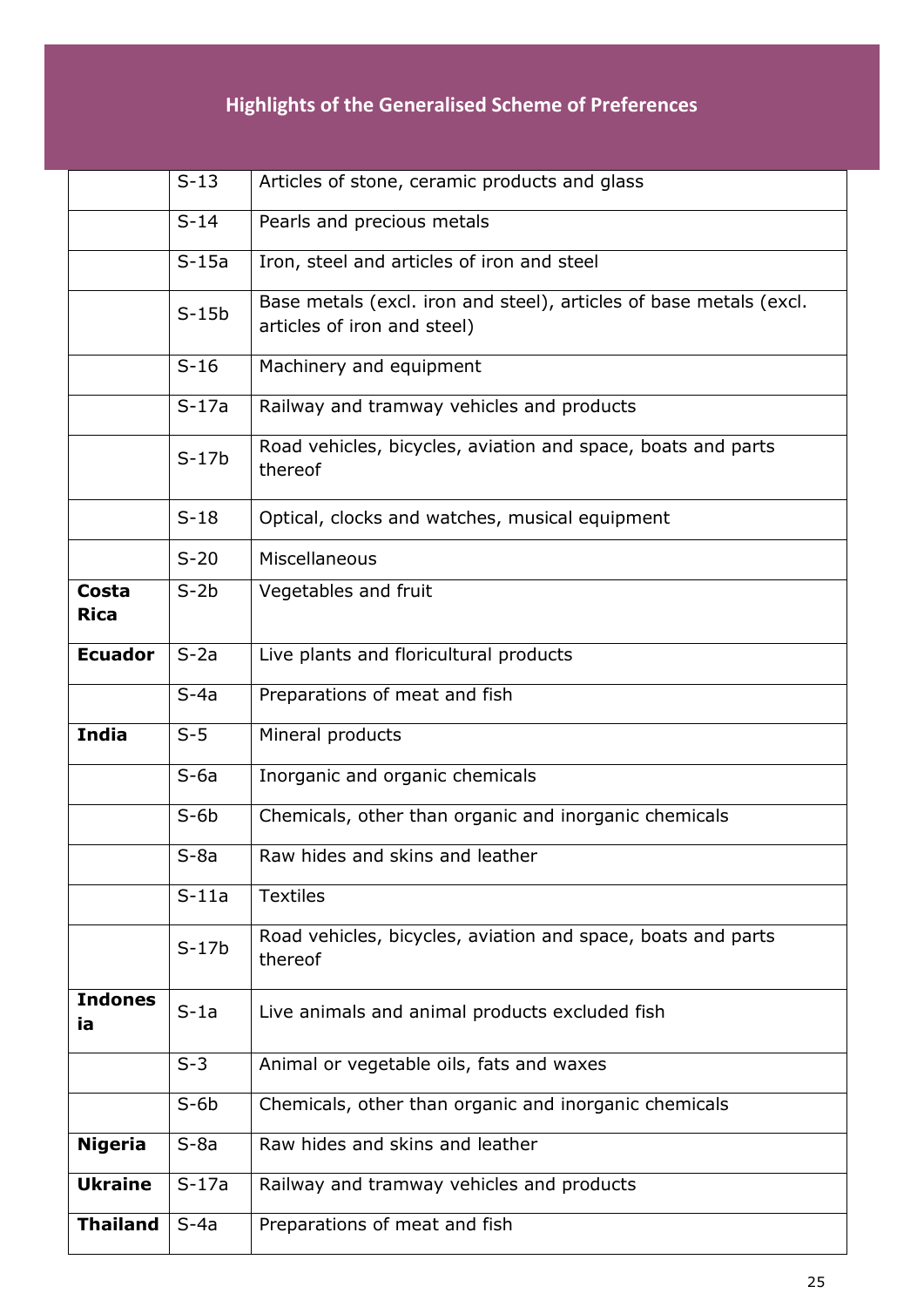# **Highlights of the Generalised Scheme of Preferences**

| $S-4b$ | Prepared foodstuffs (excl. meat and fish), beverages, spirits and<br>vinegar |
|--------|------------------------------------------------------------------------------|
| $S-14$ | Pearls and precious metals                                                   |